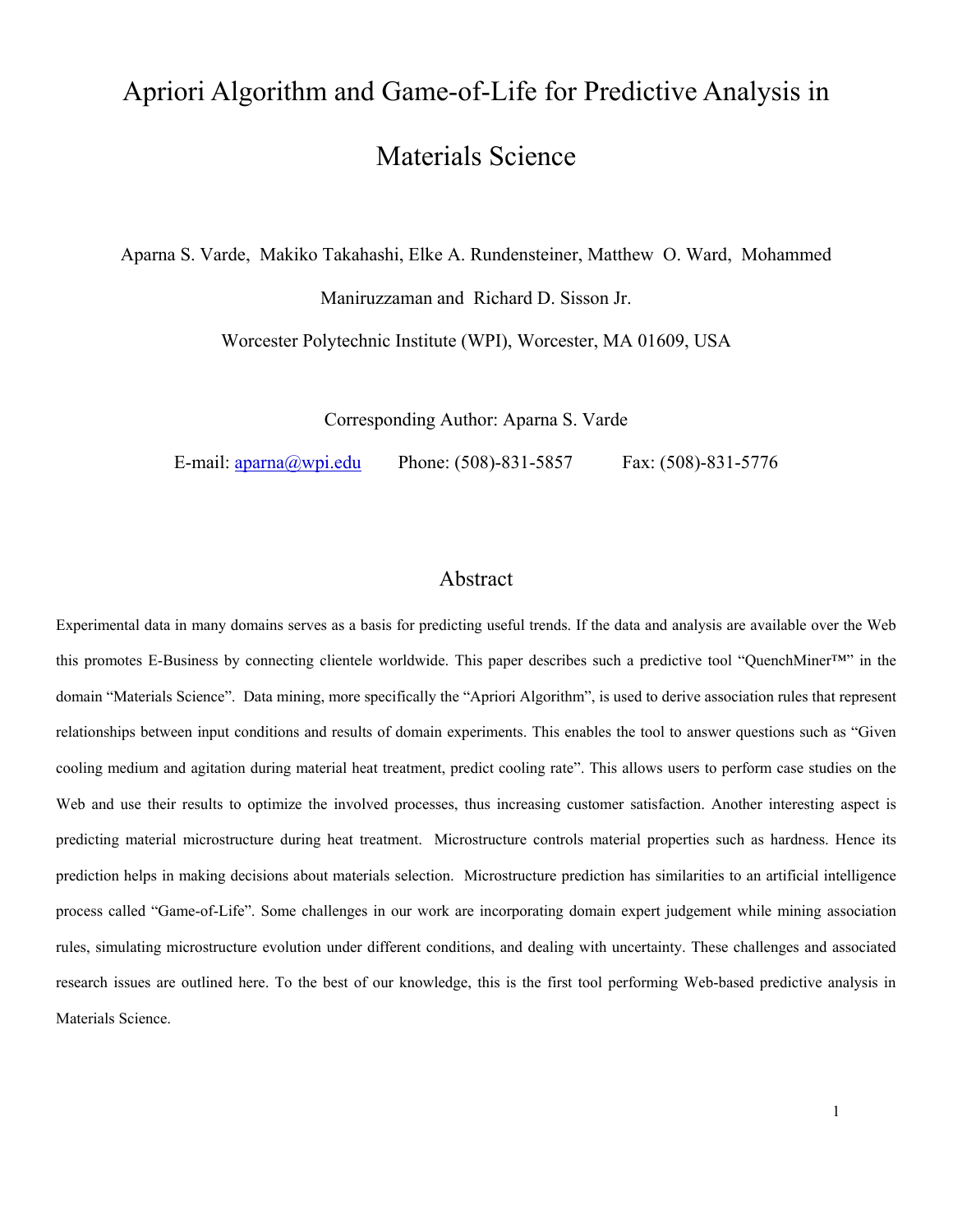## 1. Introduction

Data in a domain is either fully deterministic and hence is predictable, or consists of random variables and is thus unpredictable, or is somewhere in between [8]. The data that we consider in this paper falls into the in between range. It comes from the domain of Materials Science, in particular the heat treatment of materials. Heat treatment refers to the controlled heating and cooling of materials to acquire desired mechanical and thermal properties [19]. These properties determine the use of the materials in specific applications. The data is primarily experimental and consists of input conditions in heat treatment and the corresponding observations in terms of parameters such as cooling rates and heat transfer coefficients. The heat transfer coefficients (hc) [26] represent the heat extraction capacity of the process and hence characterize the experiment. Domain users are interested in determining these parameters to make decisions about corresponding processes in industry. Selecting the most suitable materials and parameters for specific processes optimizes the results, thereby enhancing business.

Computational tools assist in making decisions by analyzing the data, and discovering useful patterns for predicting future trends. If the tool is Web-based, this provides worldwide access to domain users. In the Materials Science domain it is imperative to connect materials suppliers, automobile companies, heat treatment industries, universities, researchers, aerospace agencies, manufacturing companies and other users [5, 7]. Exchange of knowledge among these users enables them to make faster and more effective decisions. For example, prior knowledge of the fact that distortion is likely to occur in a part when it is heat treated under certain conditions is useful in selecting parameters so as to minimize distortion in an industrial heat treatment process. This in turn helps to optimize processes and make better products hence improving business by satisfying customers. Thus on the whole, E-Business is promoted by facilitating worldwide exchange of knowledge useful in the domain for supporting various aspects of decision support. This paper focuses on the techniques involved in building such a tool called QuenchMiner™ [32, 33] with the main goal being predictive analysis. It has been rightly said that, "the building of predictive tools is one of the basic subjects in science" [20]. There are two important aspects to prediction in Materials Science. One is estimating parameters of interest such as cooling rates and heat transfer coefficients [26] given the input conditions in a process. This supports parameter selection to optimize processes. The other is simulating the microstructure evolution [29] of a material during heat treatment. Since microstructure controls the mechanical properties of a material, this helps in materials selection to optimize products.

In order to assist decision making in Materials Science, it is useful to discover knowledge from raw data, i.e., to perform data mining [10] and build a Materials Knowledge Base. It is imperative to assimilate the knowledge of a domain expert in the mining process. The Apriori Algorithm [2] is used in data mining to perform Association Analysis, namely the discovery of rules of the type "A=>B" where A and B are items or conditions in the given data set [1, 2]. This is useful in developing a Materials Knowledge Base with association rules representing relationships between input conditions and experimental results. However, the rules discovered by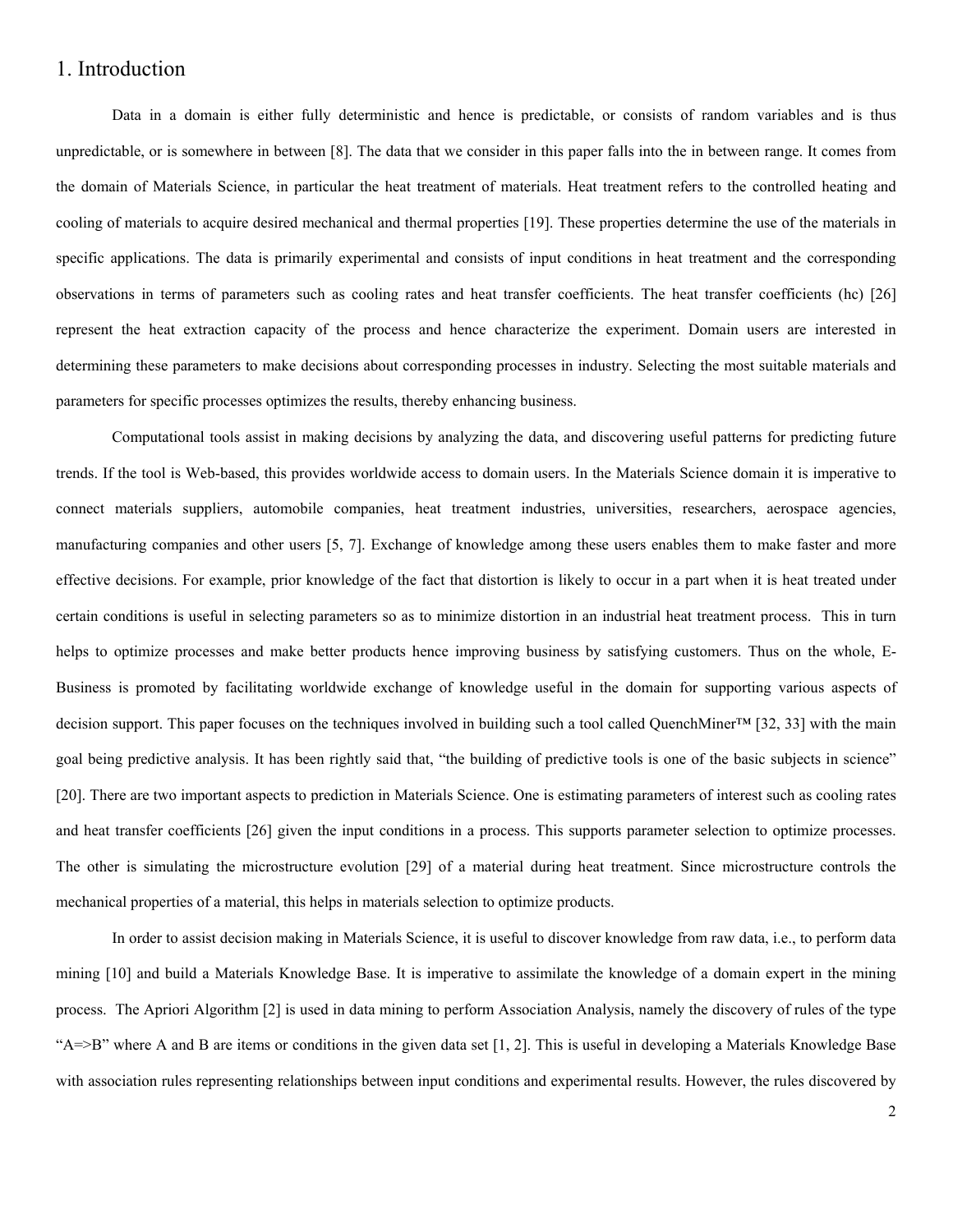Apriori may not all be useful with respect to the domain. Hence it is essential to prune the rules guided by basic domain knowledge. Also, some interesting rules may not be found from experimental data, in our case, heat treatment experiments. Thus it is advisable to extend the Association Analysis to other sources such as the related literature in the domain, to enhance the Materials Knowledge Base. The paper addresses the potential research issues emerging from this.

Experimental data in heat treatment is used to plot graphs such as cooling curves [26] that serve as good visual tools to represent results. A material has different microstructures [29] at different regions on a cooling curve. In predicting these microstructures, an important aspect is the visualization of experimental data. Techniques provided by the packages such as the Xmdv tool developed at WPI [34] are useful in data visualization. Domain-specific aspects such as the superimposing of cooling curves over Jominy end quench results [23] are important. There are also rules pertaining to microstructure evolution, i.e., the various phases that a material could be in at a particular stage of heat treatment and the microstructure of that phase. An artificial intelligence process called Game-of-Life [9] simulates the birth and death of cells in a society and is useful for microstructure simulations. The main challenges in this task are predicting the actual evolution of microstructure at several regions of interest on a graph.

A significant issue in estimation is uncertainty. Resolving uncertainty [24, 35] is an important aspect of predictive analysis. Artificial intelligence techniques such as conflict resolution strategies [17, 28] are useful here. These are included in our work.

This paper describes a research effort in building the QuenchMiner™ tool with the following objectives.

- Domain-type-dependent data mining using Apriori over relational and text sources, for estimating experimental parameters.
- Data visualization guided by domain knowledge and Game-of-Life, for simulating microstructure evolution.
- Treatment of uncertainty in prediction by using artificial intelligence approaches such as conflict resolution.

The rest of this paper is organized as follows. Section 2 describes building a Materials Knowledge Base using Apriori. Section 3 outlines research issues in knowledge discovery. Section 4 introduces microstructure prediction. Section 5 describes simulating microstructure evolution with Game-of-Life. Section 6 explains dealing with uncertainty. Section 7 summarizes evaluation. Section 8 describes the application of the tool to E-Business. Section 9 gives conclusions.

## 2. Apriori Algorithm for the Development of the Materials Knowledge Base

In order to perform predictive analysis, it is useful to discover interesting patterns in the given data set that serve as the basis for estimating future trends. Association Analysis or Association Rule Mining [1] is helpful here. This refers to the discovery of attribute-value associations that occur frequently together within a given data set [11]. An association rule is defined as follows [1, 2].

Definition of Association Rule: Let  $I = \{i1, i2, \ldots \text{im}\}\$ be set of items, D be task relevant data of transactions, T be each transaction, a set of items, such that T  $\varsigma$  I where  $\varsigma$  denotes proper subset and TID be the Transaction Identifier. An Association Rule is defines as an implication of type A => B, where A  $\varsigma$  I, B  $\varsigma$  I and  $A \cap B = \Phi$ . The Rule holds in D with confidence C and support S, where C: Confidence  $(A\Rightarrow B) = P(A \cup B)$ , S: Support  $(A\Rightarrow B) = P(B \mid A$  where P is probability.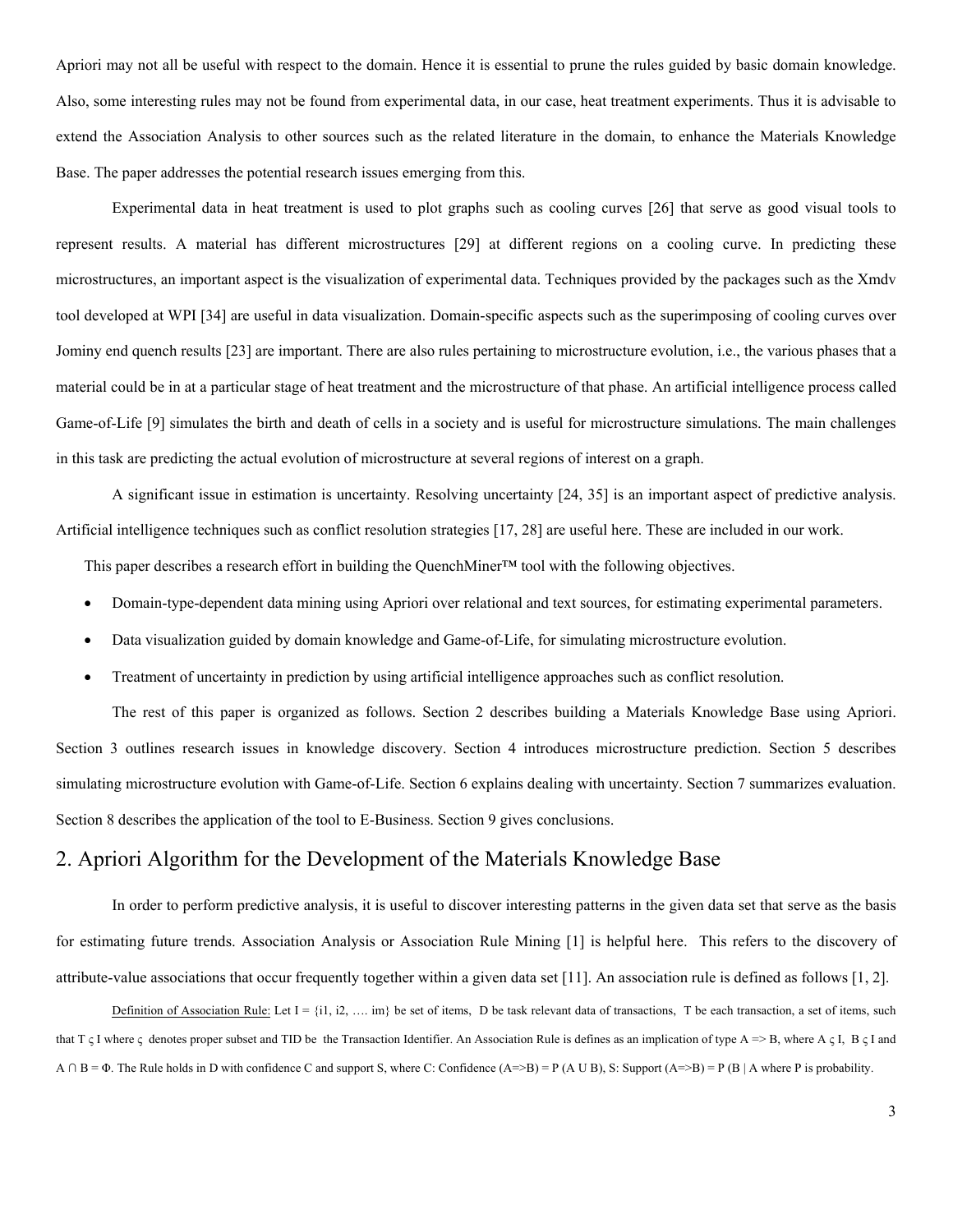#### **2.1 The Apriori Algorithm**

The Apriori Algorithm [2] proposed by Agrawal et. al. in 1994, finds frequent items in a given data set using the anti-monotone

constraint [10, 25]. This algorithm embodies the following.

• Given a data set, the problem of association rule mining is to generate all rules that have support and confidence greater than

a user-specified minimum support and minimum confidence respectively.

- Candidate sets having k items can be generated by joining large sets having k-1 items, and deleting those that contain a subset that is not large (where large refers to support above minimum support).
- Frequent sets of items with minimum support form the basis for deriving association rules with minimum confidence. For  $A = B$  to hold with confidence C,  $C\%$  of the transactions having A must also have B.

#### **2.2 Apriori over Relational Experimental Data**

| QuenchantName | <b>Viscosity</b> | SubType      | PartName | Oxidation | QTemp     | Agitation | HcMax                 | TMaxCR     |
|---------------|------------------|--------------|----------|-----------|-----------|-----------|-----------------------|------------|
| Araon         | VervLow          | Araon        | ST4140   | 5min      | (200-2501 | low       | $(0-500]$             | (800-9001  |
| Water         | Low.             | <b>Water</b> | AL6061   | 5min.     | $(0-50]$  | hiah      | (3500-40001)          | (400-500]  |
| DurixolHR88A  | Hiah             | MineralOil   | SS304    | NO.       | (100-1501 | moderate  | (2000-25001)          | (700-8001) |
| HoughtQuenchG | Hiah             | MineralOil   | SS304    | NO.       | (100-1501 | moderate  | $(2500 - 3000)$       | (500-6001) |
| DurixolHR88A  | Hiah             | MineralOil   | SS304    | NO.       | (100-1501 | moderate  | (2000-25001           | (600-7001  |
| DurixolHR88A  | Hiah             | MineralOil   | ST4140   | 5min      | (200-2501 |           | moderate (2000-25001) | (700-8001) |
| DurixolV35    | Medium           | MineralOil   | ST4140   | 5min      | (100-1501 |           | moderate (3000-35001) | (600-7001  |
| DurixolW72    | Medium           | MineralOil   | ST4140   | 5min      | (150-2001 | moderate  | $(3000 - 3500]$       | (700-8001) |
| HoughtQuenchG | Hiah             | MineralOil   | ST4140   | 5min.     | (100-1501 | moderate  | (2000-25001)          | (600-7001) |
| Water         | l ow             | Water        | AL6061   | 5min.     | (50-1001  | hiah      | $(2000 - 2500]$       | (300-4001  |
| Air           | VervLow          | Air          | SS304    | 5min      | (200-2501 | low       | $(0-500]$             | (700-8001  |

Figure 1: Partial Snapshot of Experimental Data



Figure 2: Sample Association Rules from Experimental Data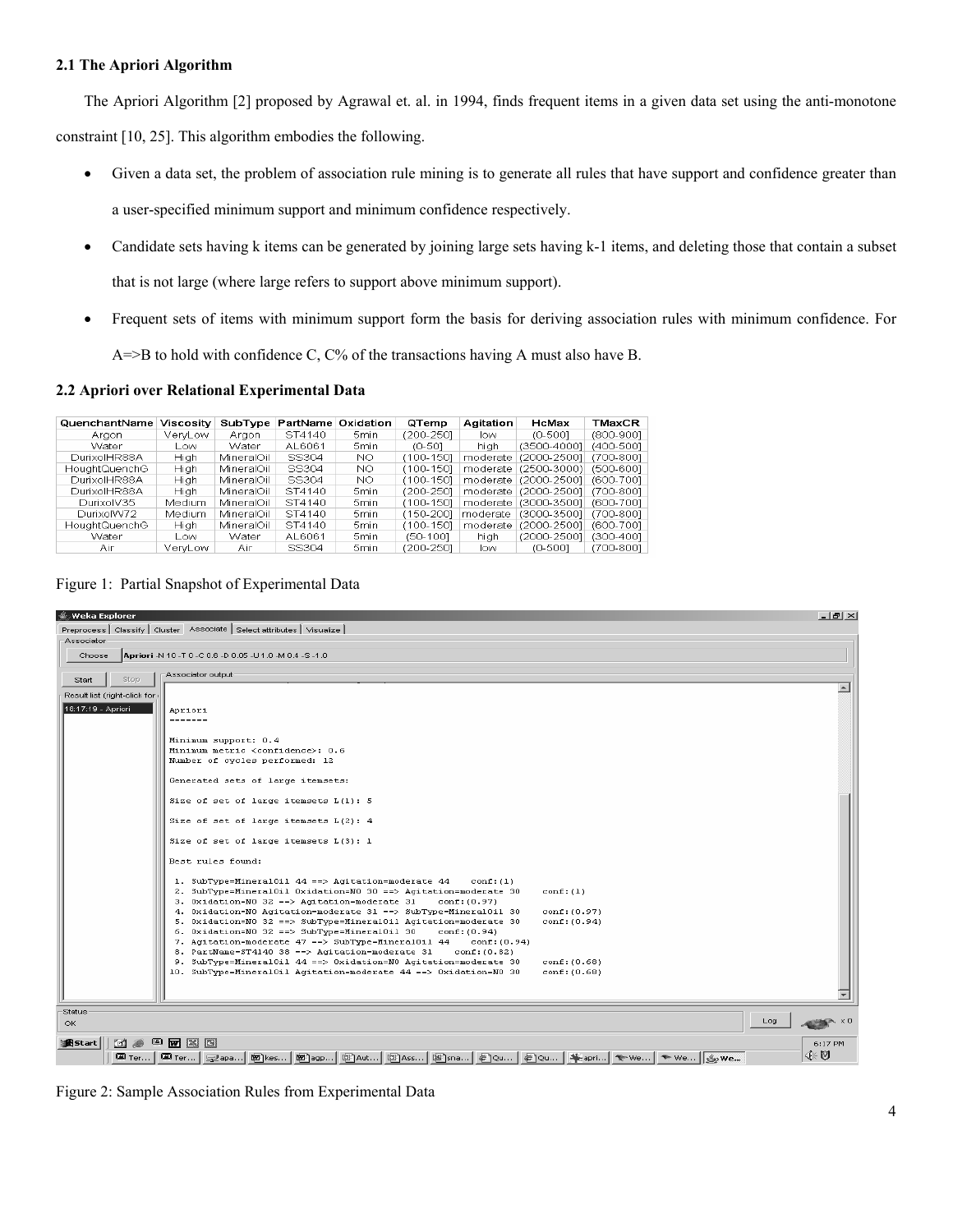Experimental data in the domain is integrated into a database to serve as the basis for analysis. In our context, the database is QuenchPAD™ [32], the Quenchant Performance Analysis Database, developed at the Center for Heat Treating Excellence, WPI. The Apriori algorithm is used for discovering rules from this experimental data in Materials Science to represent the knowledge of an expert. A partial snapshot of a data sample presented for Association Analysis and some rules derived are shown in the Figures 1 and 2 respectively. In Figure 2, the numbers on the left and right hand sides of the rules indicate the support for those items respectively.

#### **2.3 Role of Basic Domain Knowledge**

Using the statistical measures of interestingness, i.e., confidence and support, some of the rules derived by Apriori are obvious, e.g. "Oxidation=No => Agitation=Moderate". Since the part used to perform a heat treating experiment often has no oxide formation and the default level of agitation during the rapid cooling step in heat treatment is "moderate" [26, 32], this rule has high support and confidence. However as per the opinion of the domain experts, this rule does not represent knowledge useful for decision support. It only represents obvious information. A potential solution to the problem of obvious rules may be attribute selection during mining [11], i.e., in this case removing the attributes "Agitation" and "Oxidation". However this is not feasible since some rules involving these attributes along with others may be interesting in the domain, e.g., in this case, "Oxidation = No AND Agitation = Moderate  $\Rightarrow$  Subtype = Mineral Oil". It is important for the domain users to know that when a part does not have oxide formation and when the agitation is moderate, the cooling medium used is most likely to be a mineral oil. This knowledge helps in cooling medium selection in heat treatment.

Thus there is some intuition coming from the fundamental knowledge of the domain that is not captured by purely statistical measures of interestingness. Altering the levels of confidence and support, and using other measures such as lift and conviction [11] has not helped solve this problem. Hence it is proposed that in our tool, the rules derived by Apriori are pruned by using basic domain knowledge. This is summarized below. Section 6 gives another type of pruning.

#### Pruning using Basic Domain Knowledge

- 1. Consider rules derived using the Apriori Algorithm.
- 2. Use domain expert opinion to determine obvious and uninteresting rules.
- 3. If a derived rule matches an obvious rule, then prune the derived rule.
- 4. Store obvious rules in a rule base for future use. These represent uninteresting information.
- 5. Repeat this process until all rules discovered are considered interesting in the domain.

Another important aspect is the sufficiency of the rules with respect to the problem they aim to solve. Since the goal of the tool is predictive analysis, it is important to determine how many of the likely questions posed by users can be answered by the discovered rules. On analyzing the rules derived from the experimental data stored in relational databases, it was found that the rules were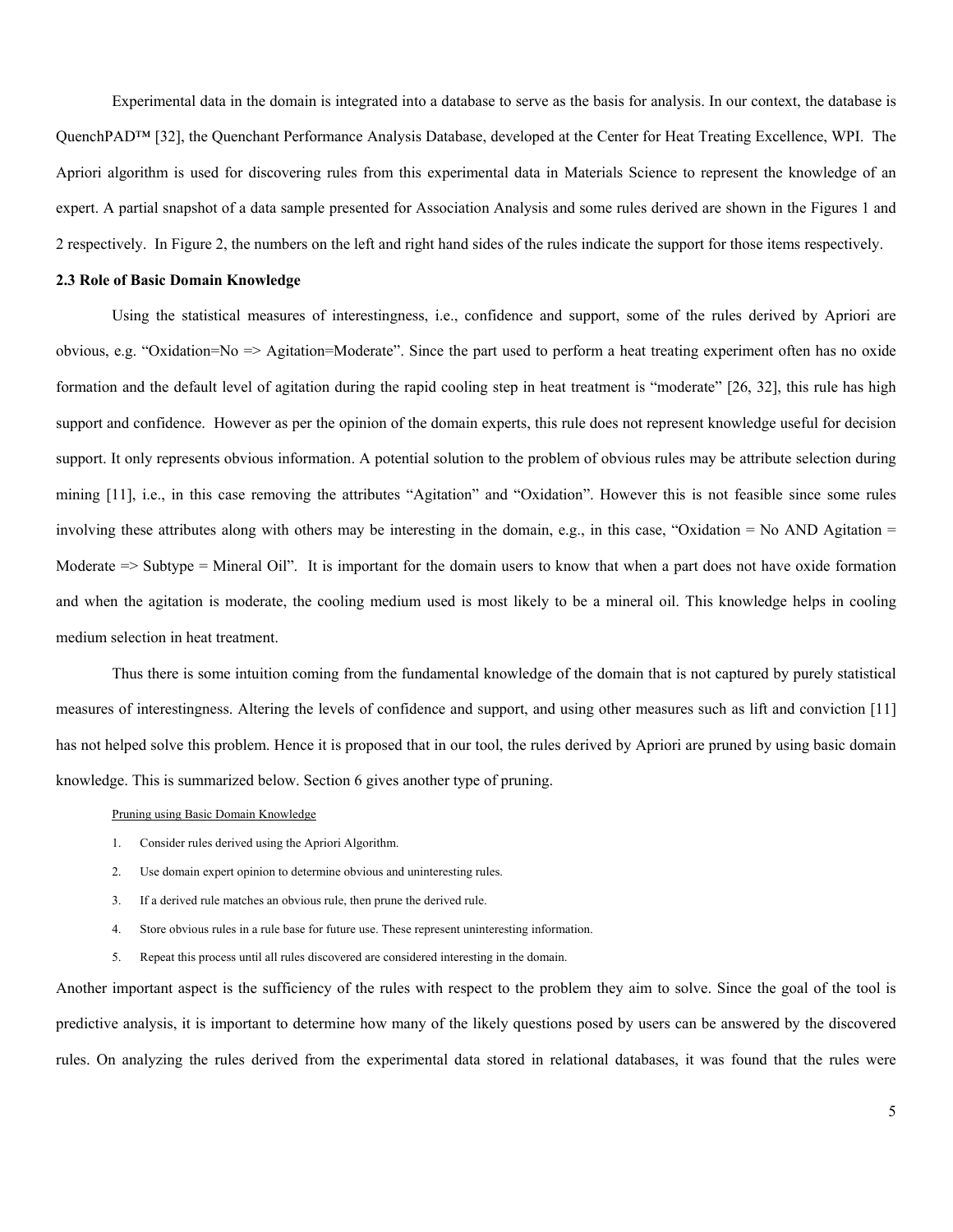insufficient to answer questions such as, "Given experimental conditions, predict the tendency for distortion in the part due to rapid cooling". Information about part distortion is not stored as an experimental observation.

However, information on distortion cases, namely the potential causes and solutions, is found in the related literature. For example, the study of several research papers indicates that "Excessive agitation during heat treatment leads to greater distortion in the part." This can be converted into a rule of the form "Agitation=Excessive=>Distortion=High". The confidence and support of this rule depends on the number of instances in the papers that satisfy this statement. In order to discover rules such as this, Association Analysis using Apriori is extended to text sources in the domain.

#### **2.4 Apriori over Text Sources of Related Literature**

In performing Association Rule Mining over text sources, the first step in our tool is the extraction of plain text into structured text. This is done by defining a set of domain-specific tags representing the entities in the domain and storing the properties or tendencies of the entity as the contents of the tags. For example, consider the entities "Distortion" and "Agitation" and the tendencies "High" and "Excessive". The sentence, "Excessive agitation during heat treatment leads to greater distortion in the part." is extracted as one instance of the process "Quenching", quenching being the rapid cooling step during heat treatment. This is done in the following manner.

<Quenching>

<Distortion>high</Distortion>

<Agitation>excessive</Agitation>

</Quenching>

Thus the tags defined are <Quenching>, <Distortion> and <Agitation>. Likewise facts are extracted from several papers using the necessary tags. The resulting repository of structured text is analogous to the integrated database of experimental data. Details on the text extraction process and the issues emerging from it are discussed in Section 3.

This structured text is then converted into the format required by the Apriori algorithm software, namely the Attribute Relation File Format (ARFF) [16]. Note that this has also been done for the relational data in order to preprocess it for data mining. Next, the formatted files are used for Association Analysis, to discover rules with user-specified minimum confidence and support measures. Rule pruning is done using the same steps as outlined earlier for experimental data, i.e., using basic domain knowledge. The resulting interesting association rules are helpful in predictive analysis. On mining over several instances of facts obtained from many research papers, some of the rules discovered are presented below.

Rules from Association Analysis

- 1. "Agitation = Excessive => Distortion = High" Confidence = 0.92, Support = 82.
- 2. "Cold Plastic Deformation =  $Yes$  => Residual Stress = Likely" Confidence = 0.86, Support = 75
- 3. "Device = Impeller Stirrers => Cooling Nature = Uniform", Confidence = 0.94, Support = 63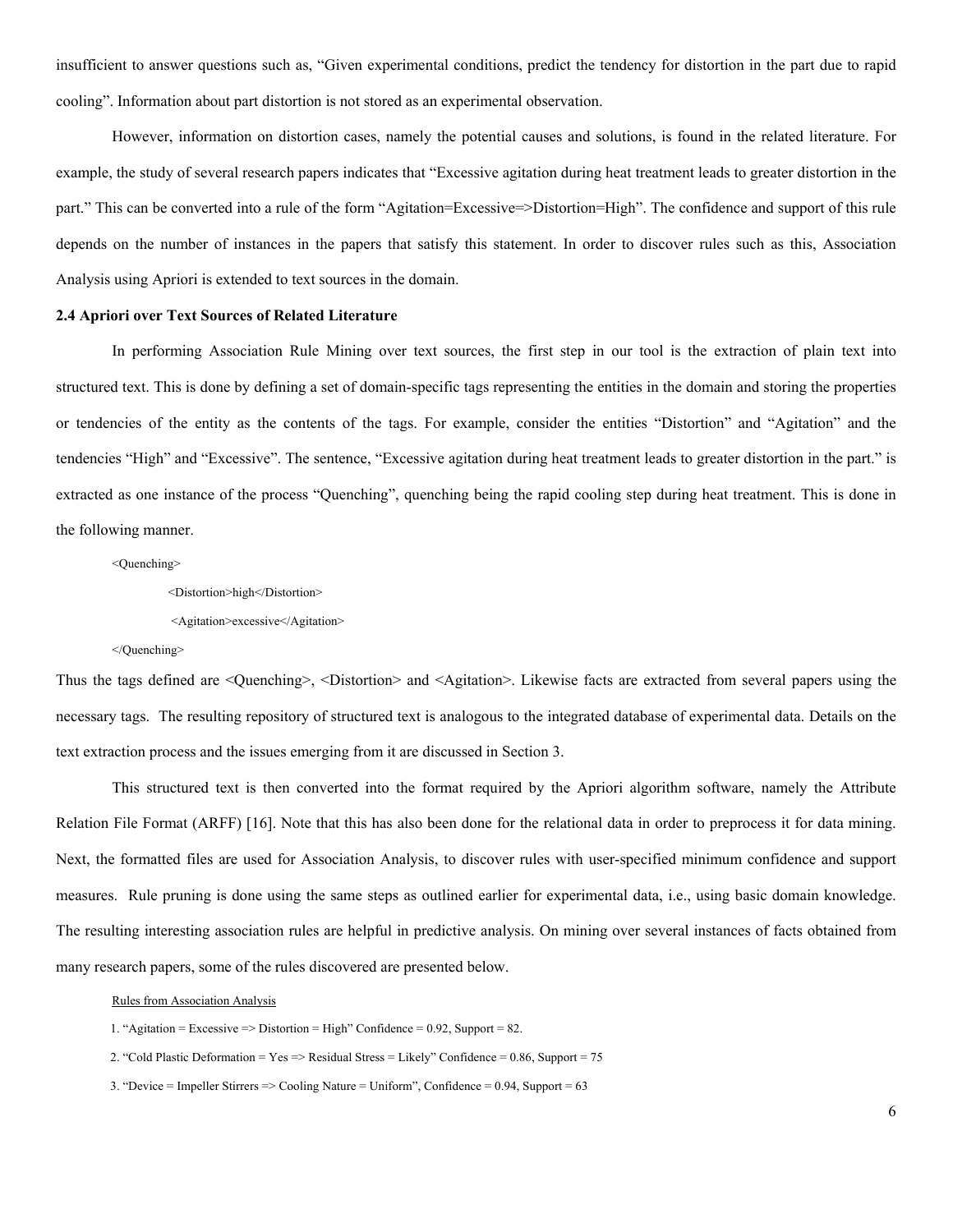### **2.5 Methodology for Association Rule Mining**



Figure 3: Association Rule Mining in QuenchMiner™

The methodology for Association Rule Mining in QuenchMiner™ is outlined in Figure 3. Each component is explained below.

- Experimental Data: This is the raw data in the domain representing the input conditions and observed results of experiments.
- Integrated Database: This is the common database into which all the relevant data is extracted for mining.
- Related Literature: This refers to research papers and other relevant documents forming text sources of domain knowledge.
- Structured Text Base: This refers to the integrated repository of structured text extracted from the related literature using the domain-specific tags for relevant entities.
- Conversion: This refers to the preprocessing involved in converting the information into the format required for data mining.
- Formatted Files: These are the files in the format required for Apriori Analysis [16].
- Apriori Algorithm: This represents the actual step of applying the Apriori algorithm in the Association Rule Mining process.
- Rules: These are the output of the Apriori Analysis over text and relational sources.
- Pruning using Domain Knowledge: This refers to the pruning done using basic domain knowledge as described earlier. It also refers to pruning using functional dependencies [11] as described in Section 6.
- Interesting Association Rules: These are the rules obtained that are useful for predictive analysis in the given domain.

These interesting association rules are used to populate a knowledge base. These represent the knowledge that a domain expert discovers on learning from experimental data and literature surveys. This can be used for decision support.

#### **2.6 Predictive Analysis using Knowledge Discovered**

The interesting association rules discovered using the methodology above representing advanced domain knowledge form the basis for analysis in QuenchMiner™. This refers primarily to the estimation of parameters given input conditions. The algorithm used for predictive analysis for parameter estimation in this tool is shown below.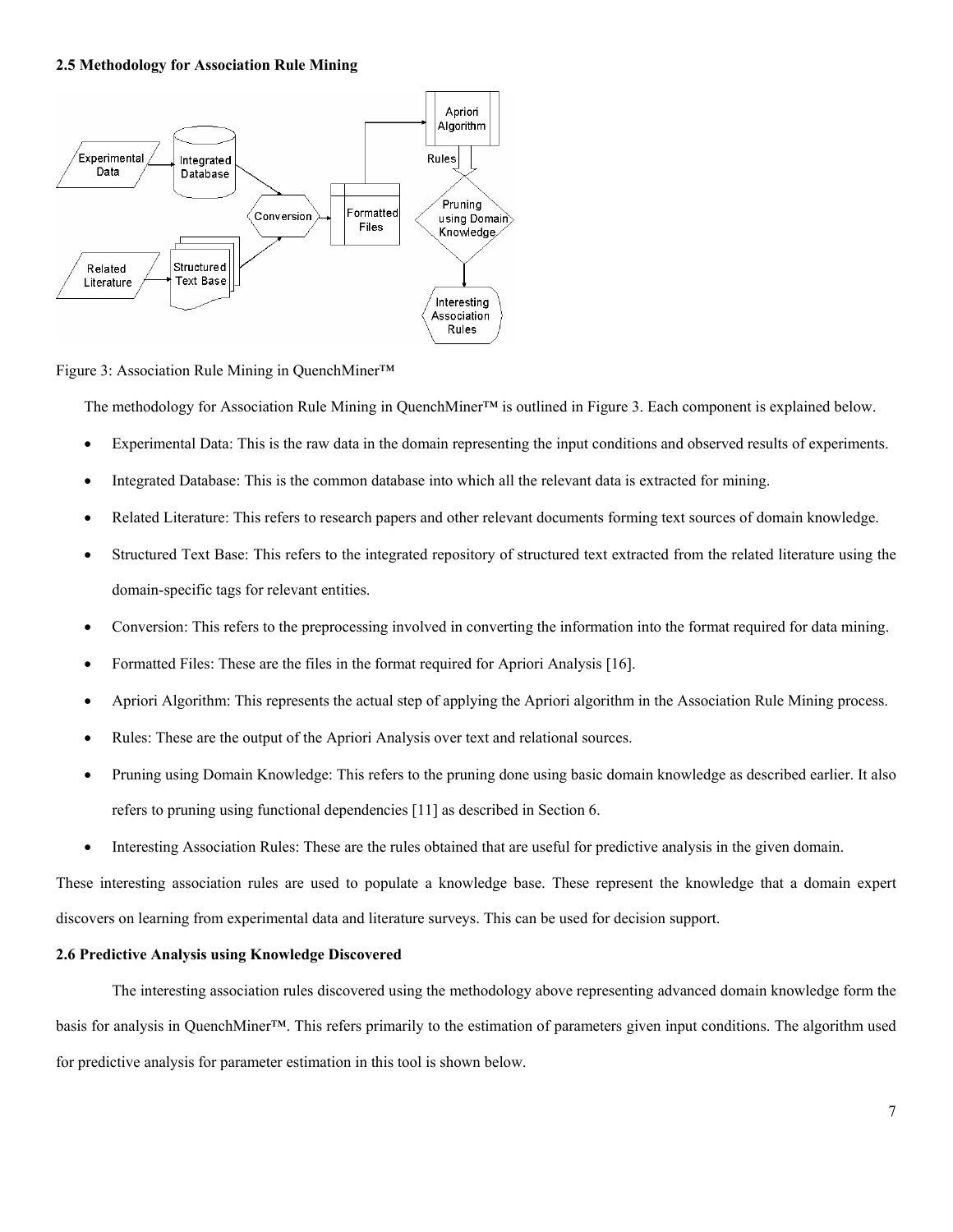#### Algorithm1: Predictive Analysis of Parameters

FOR  $y = 1$  to m  $\frac{\text{# number of input variables *}}{\text{# number of input variables}}$ 

Iy.value = user-entry /\* list of input variables \*/

FOR  $x = 1$  to n  $\frac{\pi}{2}$  number of output parameters  $\frac{k}{\pi}$ 

Ox.name = user-select  $/$ \* list of output parameters \*/

FOR  $x = 1$  to n /\* iterate through each output parameter \*/

 $v1 = 0$ ,  $v2 = 0$  /\* initialize variables for tendencies \*/

FOR  $y = 1$  to m /\* identify tendencies \*/

IF Ox := Iy THEN  $\frac{1}{\epsilon}$  if output parameter depends on input variable  $\frac{1}{\epsilon}$ 

IF Iy.value => v1 /\* v1 represents one extreme tendency \*/

THEN  $v1 = v1 + wgt1$  /\* wgt1 is extent of impact \*/

ELSE IF Iy.value  $\Rightarrow$  v2 /\* v2 represents other extreme tendency \*/

THEN  $v2 = v2 + wgt2$  /\* update variable by weight. \*/

IF v1  $>$  v2  $*$  check which tendency is greater \*/

THEN final-tendency  $\sim$  v1 /\* overall tendency corresponds to the v1 extreme \*/

#### ELSE IF v $1 < v2$

THEN final-tendency  $\sim$  v2  $\prime$ \* overall tendency corresponds to the v2 extreme \*/

ELSE final-tendency  $\sim$  avg (v1, v2) /\* overall tendency corresponds to average of extremes \*/

Ox.value = final-tendency  $\frac{*}{*}$  predict overall tendency  $\frac{*}{*}$ 

FOR  $x = 1$  to n /\* for each output parameter \*/

OUTPUT Ox.value /\* convey predicted decision to user \*/

The rule confidence and support derived by Apriori help to determine the impact of the input conditions such as part surface

on the output parameters such as cooling rate. The extent of the impact is represented by weights in the algorithm.

## 3. Issues in Knowledge Discovery

One of the steps in the methodology for Association Analysis is the extraction of plain text into structured text capturing the

domain-specific aspects significant in data mining. This is proposed using Natural Language Processing [12] as follows.

#### Automating Text Extraction for Data Mining

```
1. Define a domain-specific markup language with tags and nesting representing domain entities and relationships.
```
2. Use Natural Language Processing to parse each plain text document.

- 3. Fill tags of domain-specific markup language by mapping natural language to domain semantics.
- 4. Address issues such as synonyms and homographs through an ontology.
- 5. Use basic domain knowledge to refine contents of tags, analogous to "Pruning using Basic Domain Knowledge".

There are several challenges involved in this, especially in dealing with ambiguity. This effort is a subject of ongoing research at the Center for Heat Treating Excellence, WPI. A domain-specific markup language [31] has been defined for the heat treating of materials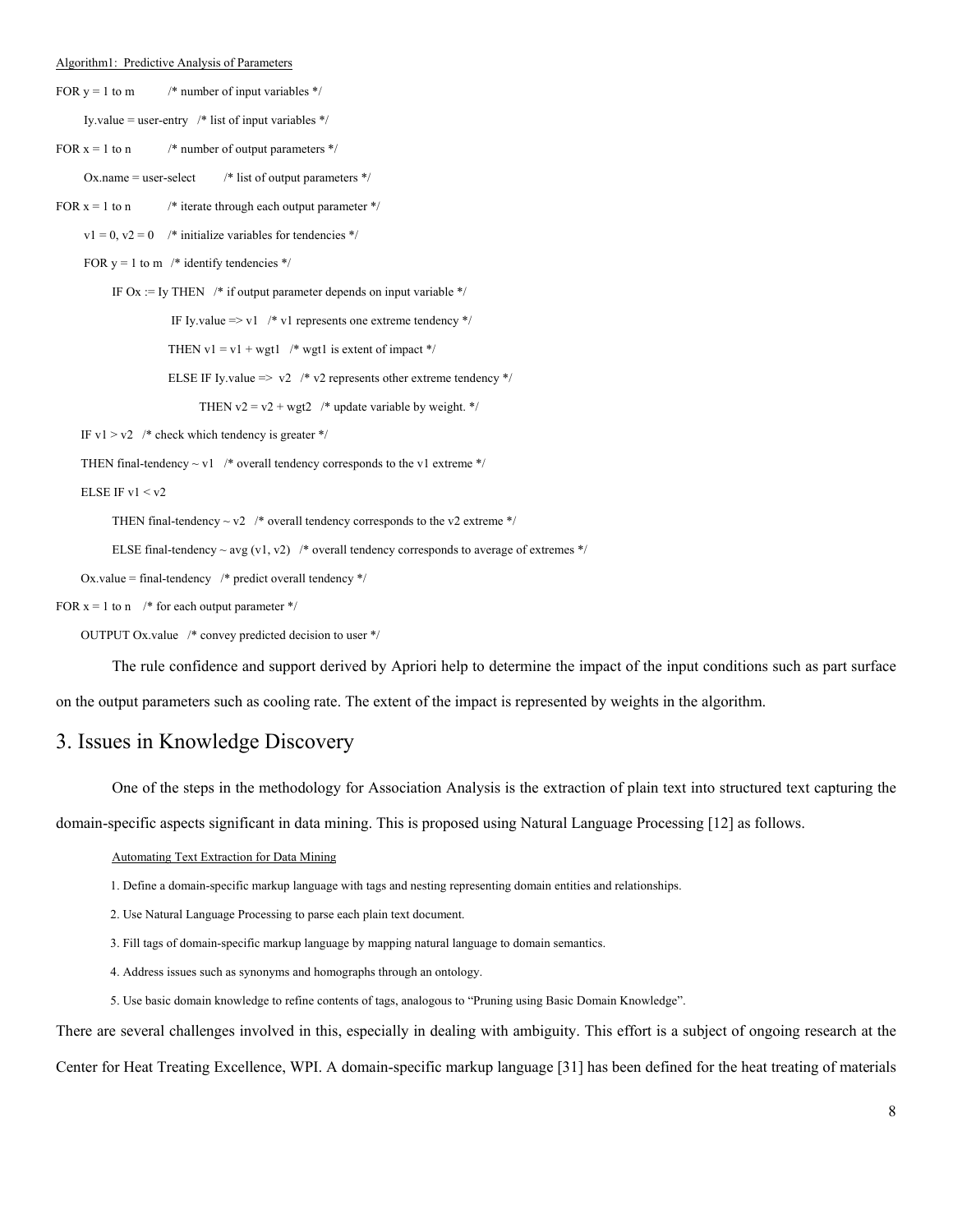and is proposed to be included as a semantic extension to "MatML, the XML for Materials Property Data [7]" developed by the National Institute of Standards and technology (NIST) [22]. This markup language, in addition to facilitating data storage and exchange worldwide, would also set the stage for extraction of plain text into structured text in the domain. Figure 4 shows an overview of the proposed tags for this markup language. Using this markup language, it is proposed that plain text be converted to structured text.



Figure 4: Overview of Proposed Markup Language

The issue of synonyms and homographs [12] is also being addressed. Consider the following segments of structured text.

<Shape> geared </Shape>

<Shape> corrugated </Shape>

It is important to know that the terms "geared" and "corrugated" mean the same in the domain [5]. Otherwise, facts related to "geared" and "corrugated" would be extracted as referring to different shapes. This would later pose a problem in Apriori analysis, since the count of items pertaining to "geared" would not get updated if the term in another item is "corrugated", although these two imply the same shape. Issues such as this are solved through ontological developments. In addition to a schema for the markup language, an ontology has been defined that takes into account the synonyms and homographs [12] in a domain-specific manner. Details on this are in [31]. Using this markup language, facts pertaining to "geared" and "corrugated" would be extracted as instances of the same shape, thus solving the above problem.

## 4. Microstructure Prediction using Visualization Techniques and Domain Knowledge

The second aspect of predictive analysis in QuenchMiner™ is the prediction of material microstructure during various stages of heat treatment of a given material. A microstructure is what one sees when an alloy specimen is cut, its surface is polished and etched to expose phases, and it is put under a microscope [5, 29]. Predicting microstructures of the alloy interests materials scientists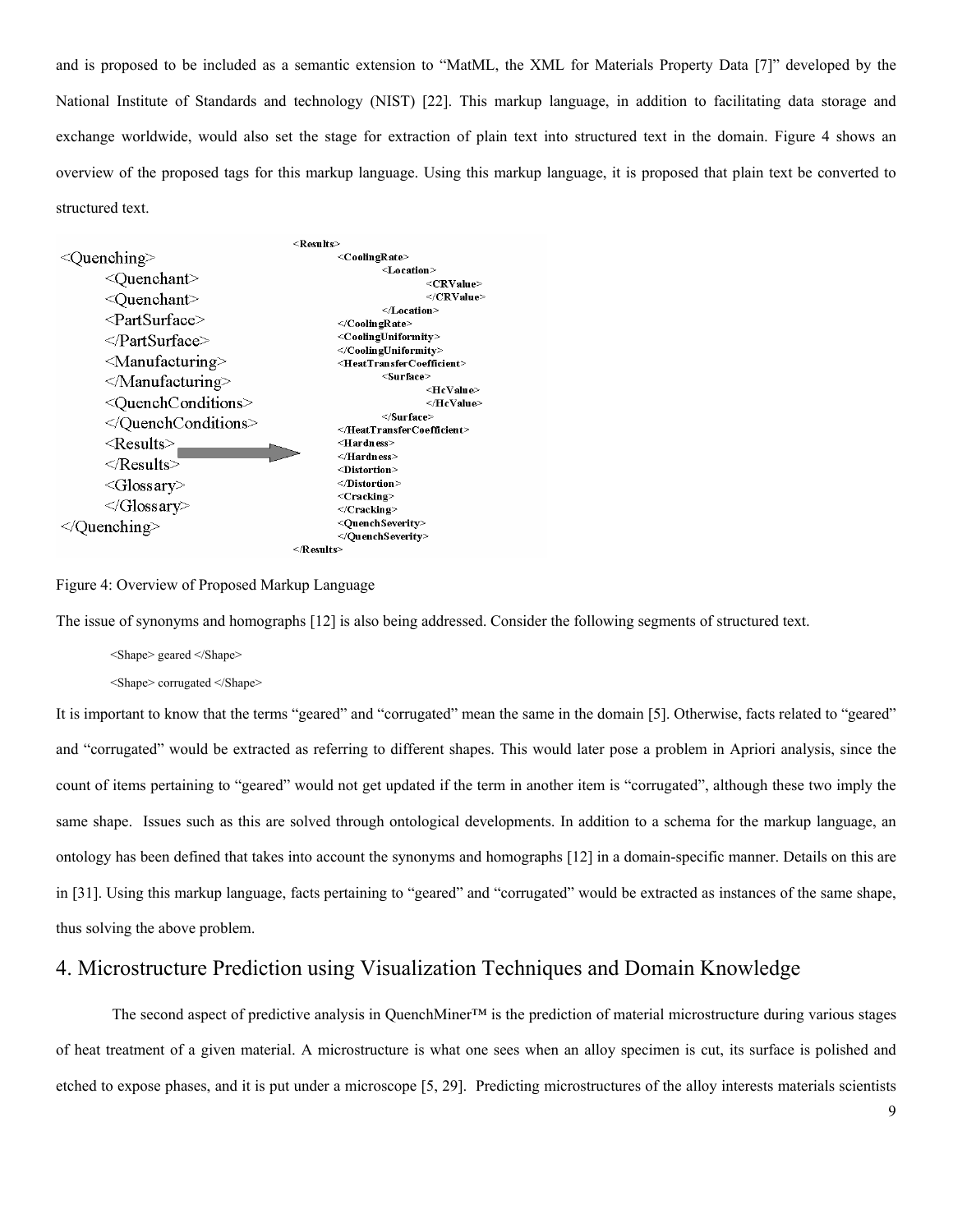and engineers because microstructures dictate mechanical properties such as hardness, toughness and ductility, and hence enable materials selection for specific processes based on these properties. Data visualization is useful in microstructure prediction.

### **4.1 Data Visualization**

Data visualization is a technique to present a set of data in the form of graphical depictions [15, 27]. Visualization is applied extensively in the various disciplines of science [27, 34]. In the process of scientific visualization the collected raw data should to be filtered and smoothed as necessary since measurements taken from experiments often contain noise. Then the data is mapped to geometric primitives that effectively represent the meaning of the data. The images generated from the visualization tool should reduce the users' cognitive loads.

Time-temperature curves, cooling rate curves, and heat transfer coefficient curves [26] are conventional methods for data representation in the Materials Science domain. While they are effective to represent the quality of a single quenching process, they may not be best suited to represent multiple processes or the whole database content at the same time. A multivariate data visualization tool, called the Xmdv Tool [34] provides an alternative to determine trends, similarities, and dissimilarities among a group of quenching processes and view a large number of data sets at a glance. There are various techniques such as [34] scatter-plots, parallel coordinates plots, glyphs, line graphs and pie charts, found in this tool.



#### Figure 5: Star Glyphs Plot

An example of star glyphs is shown in Figure 5. The example shows the plot of heat transfer coefficients obtained from heat treatment experiment using various quenchants (cooling media) and experimental conditions. Each vertex represents a parameter and the distance from the center of the star represents its value. The number of the parameters and their combinations can be customized according to the user preferences. Clusters and similarities can be identified by comparing their shapes and sizes. In the given example plot, all the small stars are results from gas quenchants. The results from water quenchants show relatively large stars.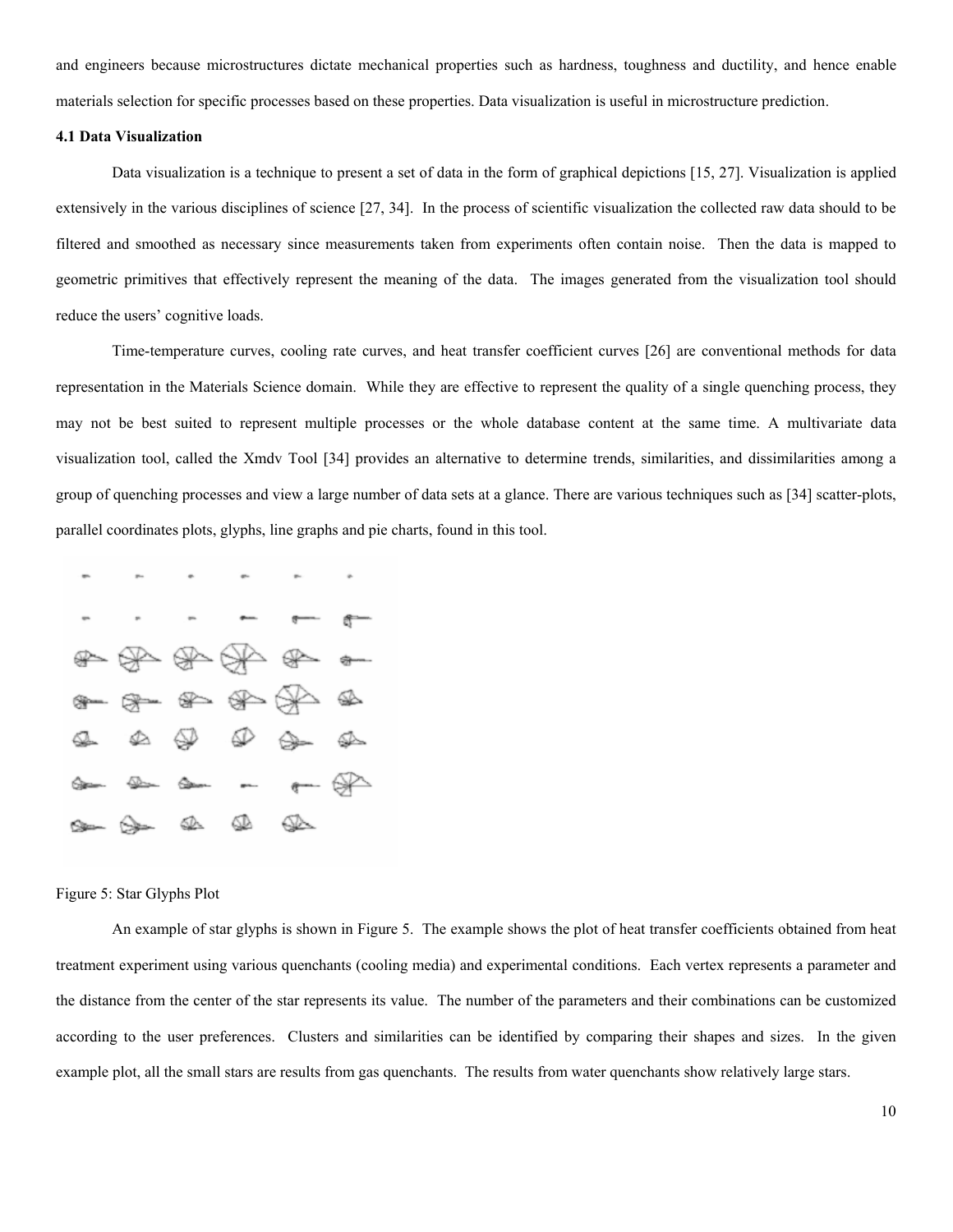#### **4.2 Role of Domain Knowledge**

In addition to visualization techniques, the role of domain knowledge is critical in microstructure prediction. The basic information is provided by a time-temperature curve [3] which is a plot of temperature versus time during the rapid cooling of a material being heat treated. The volume fractions of the phases present in the resulting microstructure can be determined by tracing the regions of the time-temperature curve and their duration [23, 3]. As the cooling progresses, new phases start to form when the cooling curve reaches different regions and grains grow at the same time. The changes in volume fractions during the cooling process are commonly represented using a line graph of volume fraction versus time. The following equation [23] is the theoretical explanation behind the mechanism of the visualization model.

$$
f(\theta) = \int 1 - e^{-B(T)\theta^{N(T)}}
$$

Here  $f(\theta)$  is the fraction of pearlite or bainite after some time  $\theta$ , and B (T) and N (T) are constants that depend on the properties of each material [23]. Martensite has slightly different transformation kinetics and the volume fraction of martensite,  $f_m$  at temperature  $T$ can be obtained by the following equation [5, 23, 27].

$$
f_m = (1 - e^{-\alpha (T_{ms} - T)}) (1 - \sum_i F_i)
$$

 $\alpha$  in the equation is a coefficient taken from the literature [23]  $F_i$  is the volume fraction of pearlite or bainite. Thus, domain knowledge and visualization techniques both are helpful in microstructure prediction. A few domain-specific visual tools are explained.

#### **4.3 Domain Specific Visual Tools**



Figure 6: CCT diagram (Source: Ref. No. [3]) Figure 7: Jominy end quench graph (Source: [3])

Tools such as continous cooling transformation (CCT) diagrams and Jominy end quench graphs [3] embody domain-specific aspects in Materials Science. A continuous cooling transformation diagram shows which phase starts developing at what time and what temperature. It is a plot of temperature versus the logarithm of time. It depends on the chemical composition of the materials, thus different materials have different CCT diagrams. These carry phase transformation information. Figure 6 shows a CCT diagram [3]. A Jominy end quench graph is the plot of hardness versus distance, showing cooling phenomena at different locations of a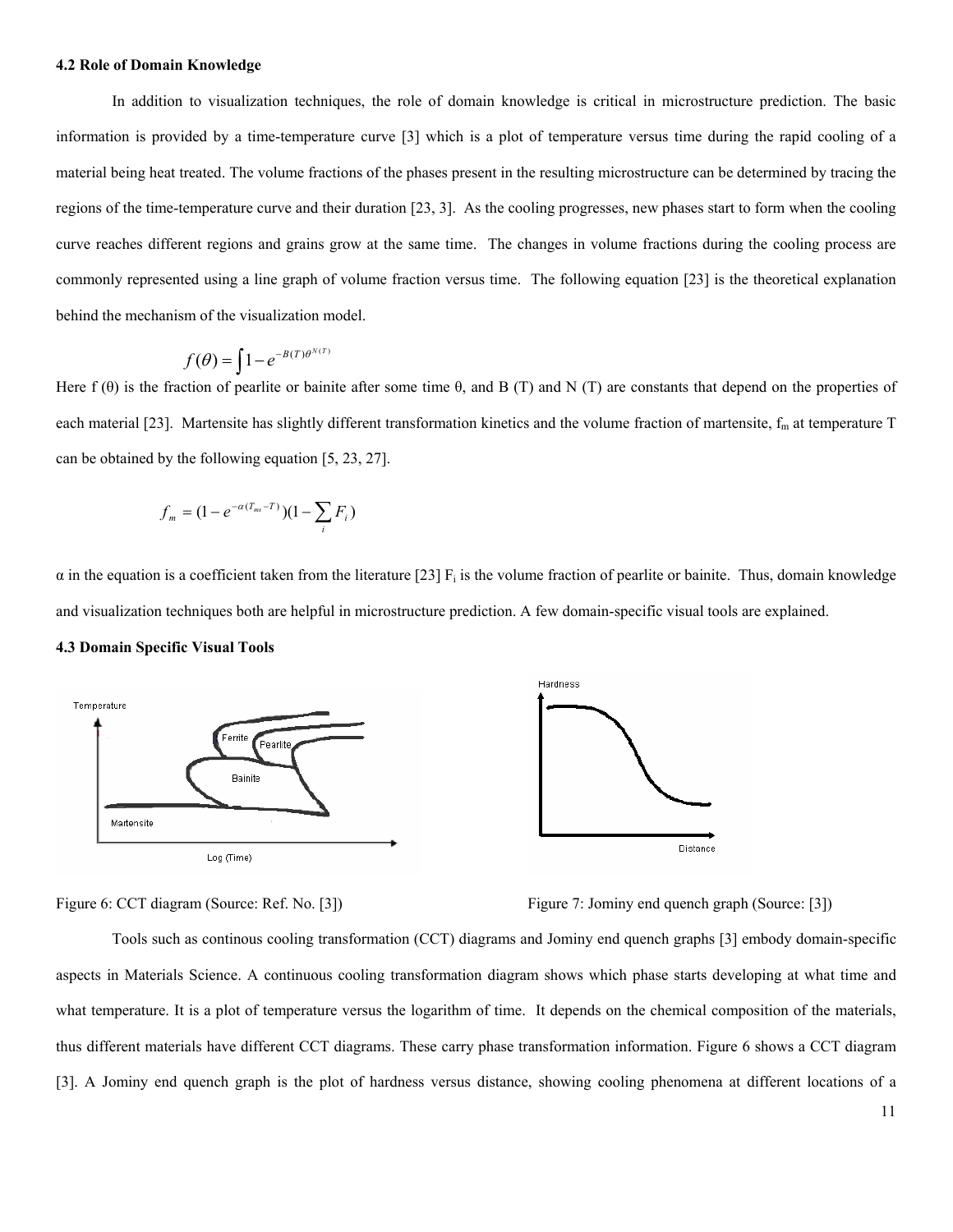material. It is based on the Jominy end quench test, which is performed by the rapid cooling (quenching) of a part from one end. The test results indicate how fast cooling occurred at different locations of the part. Therefore, this test supplies interesting information about the cooling phenomenon during the quenching of a large part. Figure 7 shows a Jominy end quench graph [3].

#### **4.4 Methodology for Microstructure Prediction**



#### Figure 8: Microstructure Prediction in QuenchMiner™

 Based on this domain knowledge and visualization techniques, the methodology for microstructure prediction is as shown in Figure 8. The superimposing of the Jominy End Quench Test results over the CCT diagram of the material of interest enables the prediction of the microstructure development through the given quenching process. This enables the visualization of the final microstructure at each point, namely at different locations for different specimens. Even more challenging is simulating the actual evolutions of microstructure during the process of rapid cooling of a material in heat treatment. This is discussed in the next section.

## 5. Game-of-Life for Simulating Microstructure Evolution at Different Locations

The Game-of-Life, originally created by Jon Conway in 1970, simulates the birth and death of cells in a society. A cell is born or dies according to a set of four rules [9].

- 1. A cell is born or dies if exactly 3 of its neighbors are alive.
- 2. An existing cell stays alive if there were either 2 or 3 neighbors alive.
- 3. A cell will die from isolation if there are fewer than 2 neighbors alive at any given time.
- 4. A cell will die from overcrowding if there are more than 3 neighbors at any given time.

This is a classical computer science problem and can be solved with relatively little effort using two-dimensional arrays. The Game-of-Life is often used in the studies of cellular automata and artificial intelligence [9]. The simulation of microstructure evolution is based on this Game-of-Life process, which operates in the domain-specific sets of rules. The rules relevant to the Materials Science domain are listed below [23, 29] and their application in the tool is explained in Example1.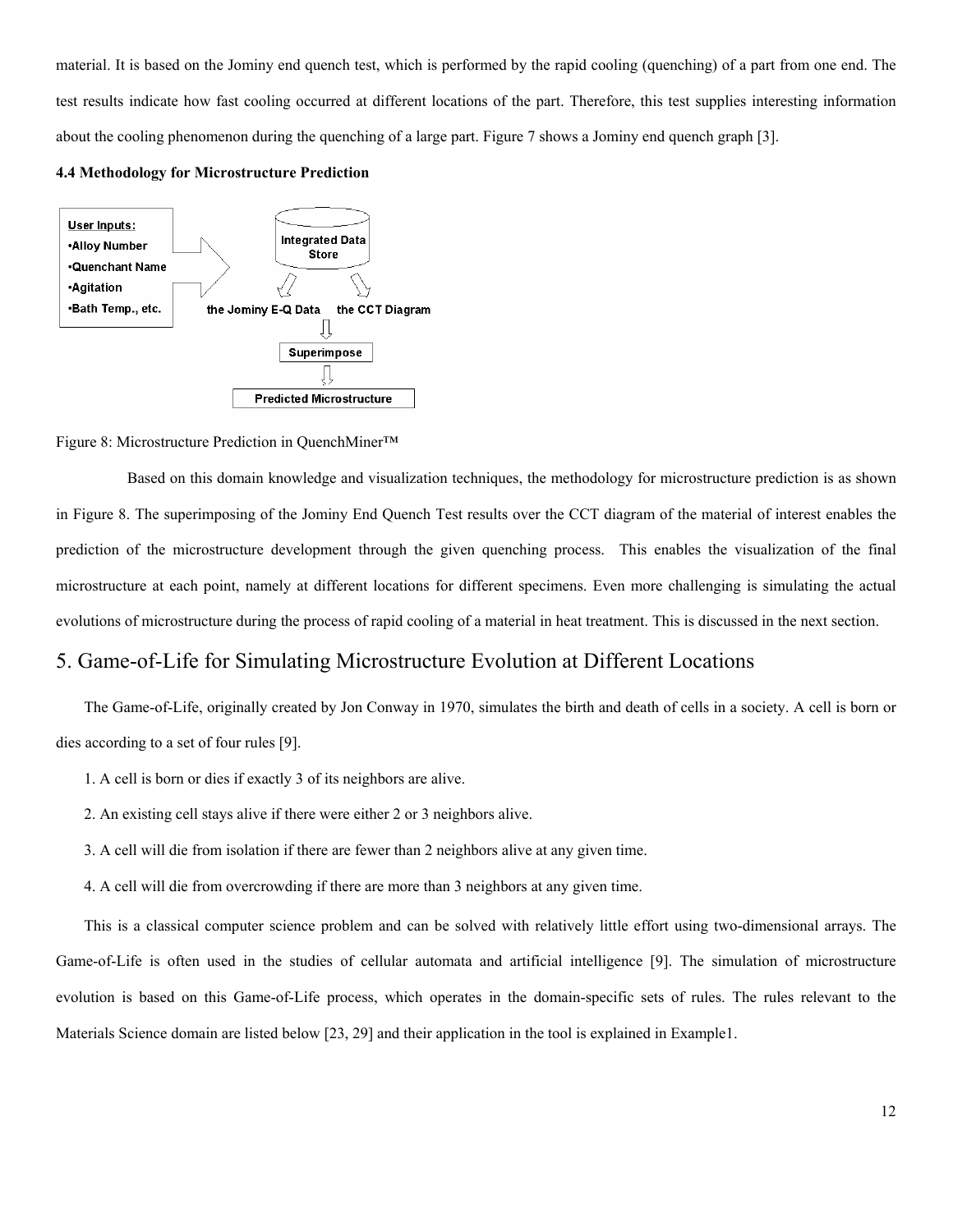- Each pixel in the image field stores the likelihood for being transformed into different phases, i.e, whether it is still available (can be transformed), and which phase it belongs to, if it is already a part of a phase.
- In each iteration the pixels with the highest likelihood to become a particular phase are picked and get transformed to be parts of the phase.

Example1: Microstructure evolution in Steel: At time 0, the only phase present is Austenite [3, 19]. Therefore, all he pixels are marked as Austenite crystal or Austenite crystal boundary. Since crystallization of any phase always starts from Austenite crystal boundaries, a pixel adjacent to a pixel that is marked as boundary has higher likelihood to be transformed into other phases. At the implementation level, this pixel gets 1 point each for the likelihood to be Ferrite, Pearlite, Bainite, or Martensite [3, 23]. If the pixel is adjacent to multiple pixels that were marked as boundary, the points accumulate. The pixel that is adjacent to 3 boundary pixels has 3 points. This pixel will be picked before the pixels with fewer points. If this pixel gets picked and gets transformed into Ferrite, it is marked as Ferrite and "not available" (only Austenite crystals can be transformed into some other crystals during quenching). Pixels that are adjacent to the Ferrite pixel now get 1 point each for the likelihood to become another Ferrite pixel. Since different types of crystals have different rules for their growth, different sets of rules apply for different phases in keeping with the points [3, 19, 23]. For the case of ST4140, the process starts from 100 % Austenite [3, 23, 29]. As the cooling progress, Austenite phase transforms into other phases, such as Ferrite, Pearlite, Bainite and Martensite. The phases present in the quenched specimen vary depending on the cooling rate. The changes in volume fractions during microstructure evolution can be represented in two ways, a line graph or a pie-chart [29, 34]. These represent how the fractions evolve.



Figure 9: Visualizing Microstructure Evolution

Figure 9 shows the microstructure evolution for ST4140 at the location of 2 inches from one end of the specimen. It represents three snapshots at early, middle and late stages of evolution respectively. The Xmdv tool [34] provides some of the techniques needed to generate these pictures. These snapshots are screen-dumps taken during a demo. The evolution is seen more clearly in a live demo, which is available on the Web for the authorized users of this tool.

## 6. Dealing with Uncertainty

Uncertainty in prediction occurs because the system may not have access to the whole truth about the environment, or because there may be incompleteness and incorrectness in understanding the properties of the environment [28, 30]. Treatment of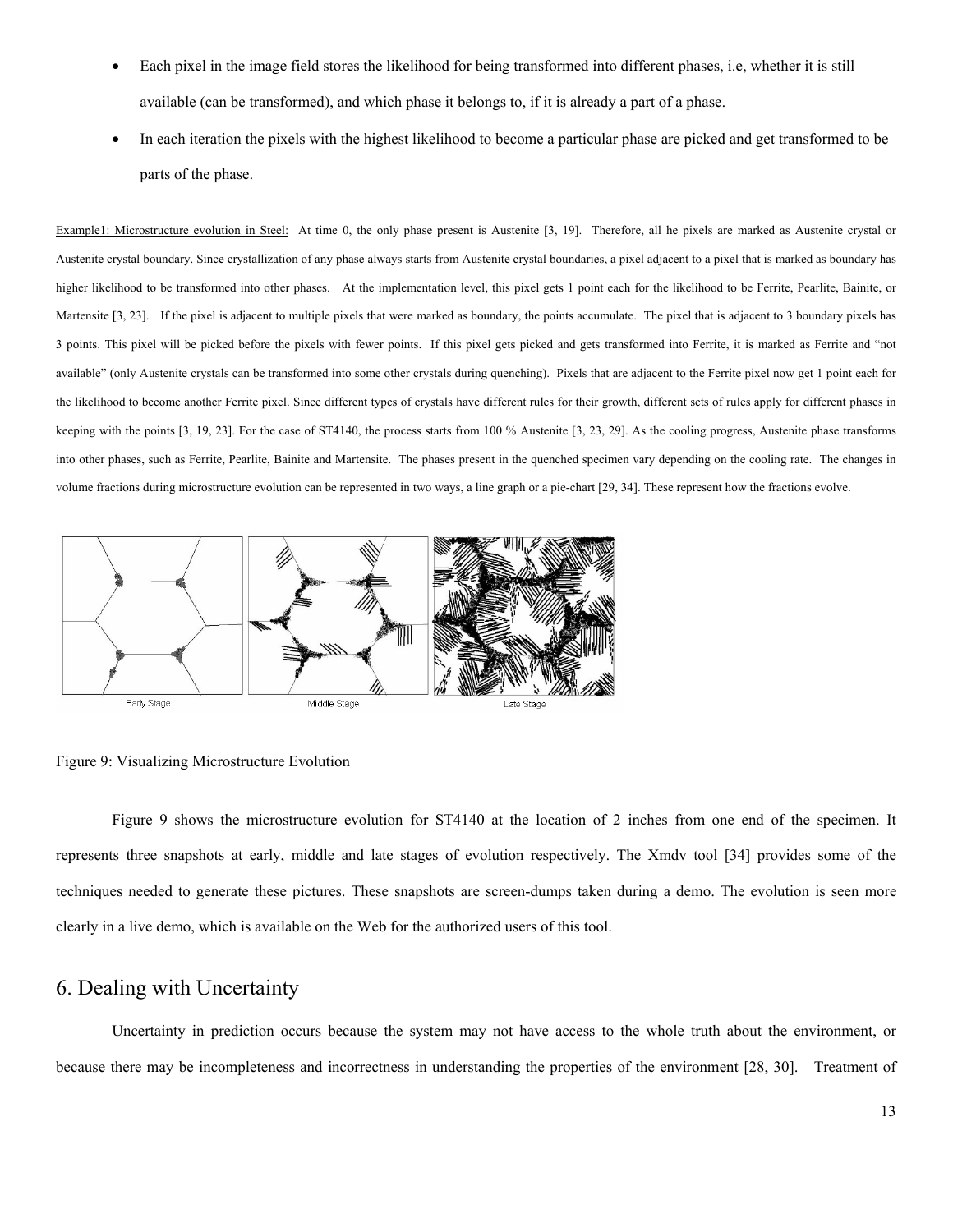uncertainty has long been studied in artificial intelligence [30] following different perspectives. It has been argued by Zadeh that probability theory is not adequate for the treatment of uncertainty [35]. There are various aspects of uncertainty as follows.

#### **6.1 Occurrence of Conflicts**

This refers to two or more input conditions leading to opposing results. For example, in our context, one rule may indicate that the nature of the cooling is uniform, while another may indicate that it is non-uniform. This problem is solved through the use of good conflict resolution strategies [17, 28]. The various means of conflict resolution as incorporated in QuenchMiner™ are:

- No duplication: Do not execute the same rule on the same arguments twice.
- Recency: Prefer rules that refer to recently created working memory elements.
- Specificity: Prefer rules that are more specific. For example, in case of conflicts, prefer "X and  $Y = \geq Z$ " over "X= $\geq Z$ ".
- Weights: Attach weights to each rule based on the extent of impact and estimate the overall tendency for each parameter, after considering all the weights.

The forward chaining [6] principle that finds every conclusion possible based on a given set of premises is used here. This ensures that once a rule fires, it is removed from the rule list, and rule application stops only if no more rules can be fired. This also helps to address uncertainty due to conflicts. No matter where a rule occurs in the list its effect is considered and no variable gets updated more than once due to the same rule.

#### **6.2 Semantic Deficiency**

Consider the following scenario [24] that could arise in any domain even after probability theory is used.

- Rule i: IF Ai THEN *B* for  $i = 1$  to k.
- As more Ai'*s* are confirmed, B becomes more credible.
- What if all the Ai*'*s are correlated.

In our domain such a situation could arise. For example, "Cooling Rate = Fast => Heat Transfer Coefficient = High". However, fast cooling itself is correlated with excessive agitation, i.e., excessive agitation is one of the causes of fast cooling. Since the Ai's of Rule i are correlated, the variable for "High Heat Transfer Coefficient" would get updated twice, thus leading to a higher prediction of "Heat Transfer Coefficient" than expected. This is a semantic deficiency. This issue is related to correlations and hence functional dependencies between variables. The solution proposed to such problems is pruning using functional dependencies. It is important to note the difference between a functional dependency and an association rule [11]. A functional dependency is a statement of certainty, while an association rule represents a probability. For example, the fact that heat transfer coefficient depends on cooling rate is a definite statement. This can be represented as "CR  $\rightarrow$  hc" or "hc := CR", where "CR" is "Cooling Rate" and "hc" is "Heat Transfer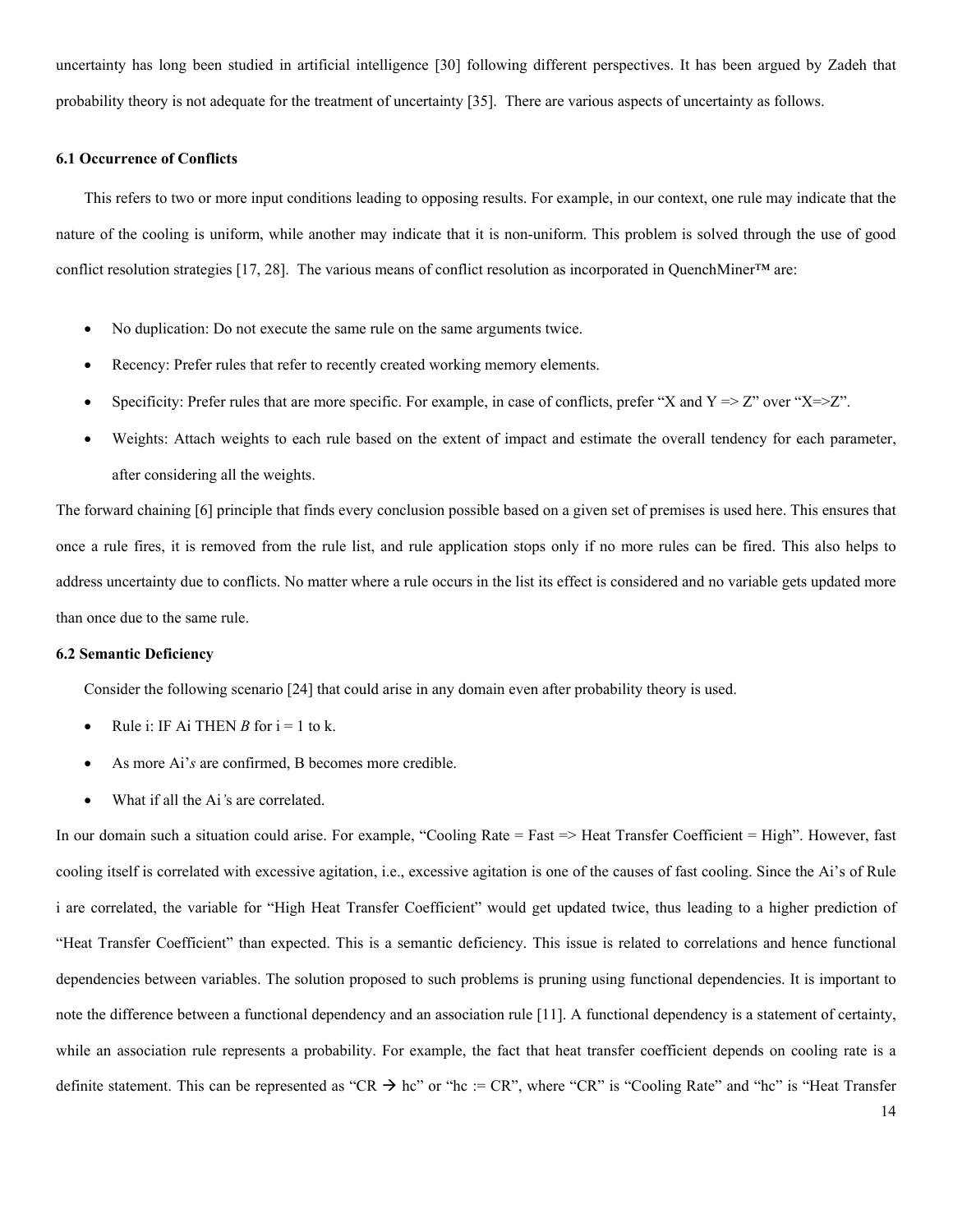Coefficient." This is true in all cases, i.e., there is no issue of confidence and support. A dependency is thus a more solid relationship

than an association rule. Pruning rules using functional dependencies shown below overcomes the problem of semantics deficiencies.

#### Pruning Rules using Functional Dependencies

1. Identify functional dependencies [5, 11] between variables using cause-effect analysis [21].

2. If C depends on B and B depends on A, then C depends on A. Hence prune the rule(s) with lower confidence. (If A=>C has lower confidence than the two individual rules, prune it.)

3. Test the remaining rules on a validation set [28].

4. If semantic deficiencies arise, then continue pruning, else stop.

5. Output the set of rules as rules without semantic deficiencies.

#### **6.3 Degrees of Uncertainty**

For each parameter that is being estimated by the tool, the default levels are high and low. For example, consider the parameter "distortion". This represents the tendency of a part to undergo deformation in shape and / or size due to mechanical processes [5]. The distortion either occurs or does not. An extreme case of distortion is "cracking", where a part actually breaks during a process [5]. The presence or absence of cracking is an important aspect of estimation. However, in many situations, it is not possible to provide a categorical estimate, i.e., a "yes-no" answer. Hence, we define multiple levels of abstractions to represent degrees of uncertainty in order to account for the gray areas. These are:

- Level 1: High, Low (Most Certain)
- Level 2: On higher side, On lower side (Less Certain)
- Level 3: Medium (Uncertain)

Note that level 3 could be inferred, if all the input conditions are such that the high and low tendencies of a parameter are equally likely. For instance, QuenchMiner™ could conclude in a distortion case, that the tendency for distortion is "medium or cannot be determined using given conditions". The user could then continue with the analysis of the case by altering input conditions if desired.

## 7. Experimental Evaluation

QuenchMiner™ has been subject to rigorous evaluation to determine its effectiveness. Several experiments have been carried out using this tool and the corresponding results have been compared with real experiments in the domain. The evaluation criteria are:

- Accuracy: This is measured in terms of the deviation of predicted results from real domain results. If the error is less than 5%, the accuracy is acceptable.
- Efficiency: This is measured as the response time taken by the predictive tool to estimate the results. If it is less than 5 minutes, the efficiency is acceptable.

The process of conducting the experiments is demonstrated in Example2. This refers to a case submitted by domain users.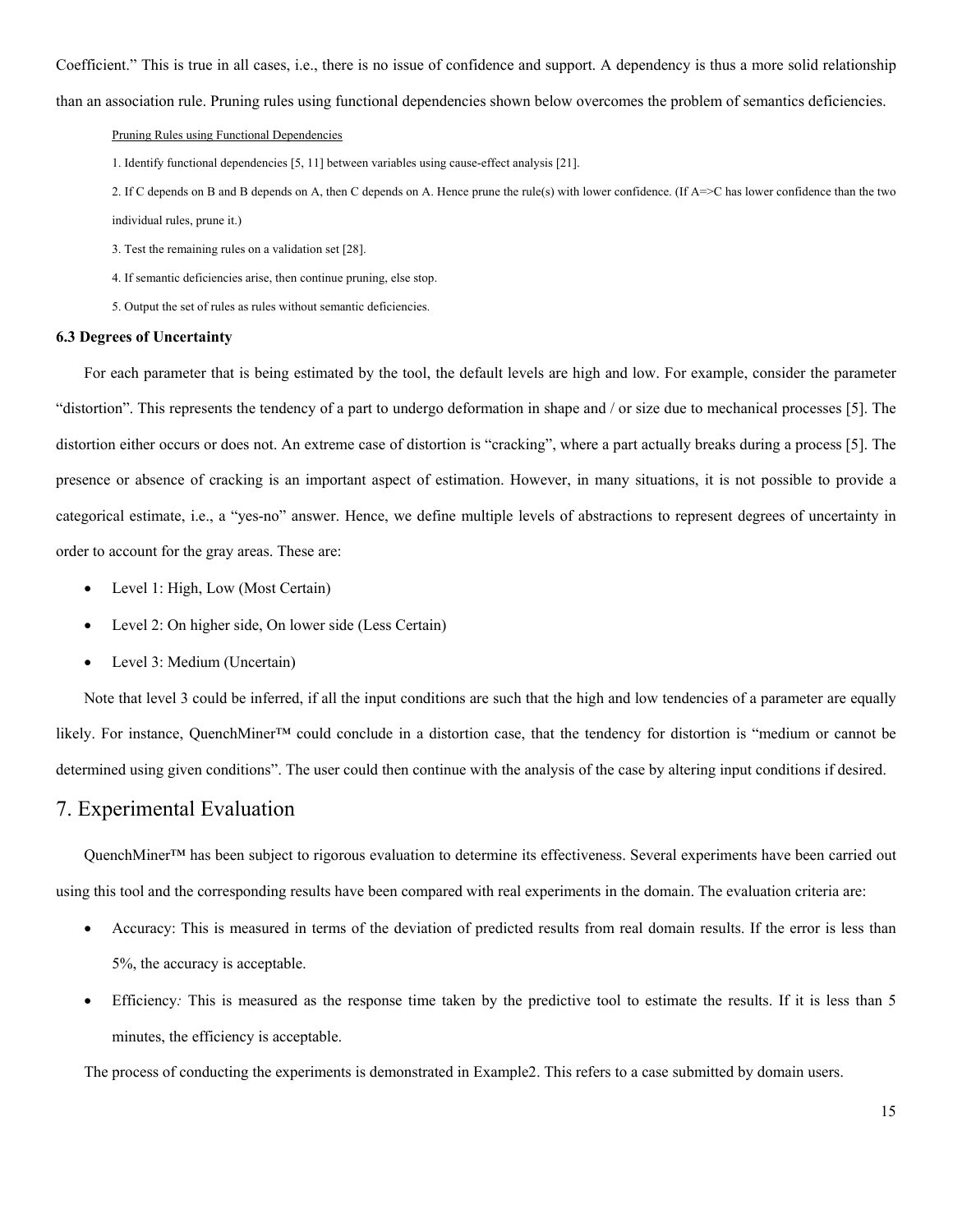Example2: Estimate the average heat transfer coefficient (heat extraction capacity) in this quenching (rapid cooling) process, given the following inputs.

- 1. Temperature of Quenchant (cooling medium) : Low
- 2. Agitation Velocity: Moderate
- 3. Quenchant Viscosity: High
- 4. Part Density: High
- 5. Oxide Layer: Thin

Processing in Example2 using Algorithm1 and Levels of Abstraction

 $m = 5$  /\* 5 input variables \*/

FOR  $y = 1$  to 5 /\* read values of input variables \*/

 $I1$ .value = "Low",  $I2$ .value = "Moderate",  $I3$ .value = "High",  $I4$ .value = "High",  $I5$ .value = "Thin"

 $n = 1$  /\* 1 output parameter \*/

For  $x = 1$ 

Ox.name = "Heat Transfer Coefficient" /\* read the output parameter(s) selected by user \*/

For  $x = 1$  /\* the only output parameter is heat transfer coefficient \*/

 $v1 = 0$ ,  $v2 = 0$  /\* initialize variables for tendencies,  $v1 =$  high,  $v2 =$  low \*/

For  $y = 1$  to 5 /\* identify tendencies \*/

 $Ox := 11$  /\* heat transfer coefficient depends on quenchant temperature \*/

I1.value = "Low" => v1 /\* low quenchant temperature implies heat transfer coefficient on higher side \*/

 $v1 = 0 + 1$  /\* weight is 1 for impact of low quenchant temperature on high heat transfer coefficient \*/

 $Ox := I2$  /\* heat transfer coefficient depends on agitation velocity \*/

I2.value = "Moderate" => v1 /\* moderate agitation implies heat transfer coefficient on higher side \*/

 $v1 = 1 + 1$  /\* weight is 1 for impact of moderate agitation on high heat transfer coefficient \*/

 $Ox := 13$  /\* heat transfer coefficient depends on quenchant viscosity \*/

I3.value = "High" => $v2$  /\* quenchant with high viscosity implies low heat transfer coefficient \*/

 $v2 = 0 + 4$  /\* weight is 4 for impact of high viscosity on low heat transfer coefficient \*/

Ox := I4  $\quad$  /\* heat transfer coefficient depends on part density \*/

I4.value = "High"  $\Rightarrow$  v1 /\* high part density implies high heat transfer coefficient \*/

 $v1 = 2 + 3$  /\* weight is 3 for impact of high part density on high heat transfer coefficient \*/

Ox :=  $15$  /\* heat transfer coefficient depends on oxide layer \*/

I5.value = "Thin"  $\Rightarrow$  v1 /\* thin oxide layer implies heat transfer coefficient on the higher side \*/

 $v1 = 5 + 2$  /\* weight is 2 for impact of thin oxide layer on high heat transfer coefficient \*/

 $v1= 7$ ;  $v2 = 4$ ;  $v1 > v2$  /\* variable for high tendency has greater weight than variable for low tendency \*/

final-tendency  $\sim$  v1 /\* overall tendency corresponds to high heat transfer coefficient \*/

For  $x = 1$  /\* only output parameter is heat transfer coefficient

Ox.value = "high" /\* heat transfer coefficient is on higher side considering abstraction levels and the difference (v1- v2) \*/

Output Ox.value /\* Convey decision to user "Average Heat Transfer Coefficient: On the higher side" \*/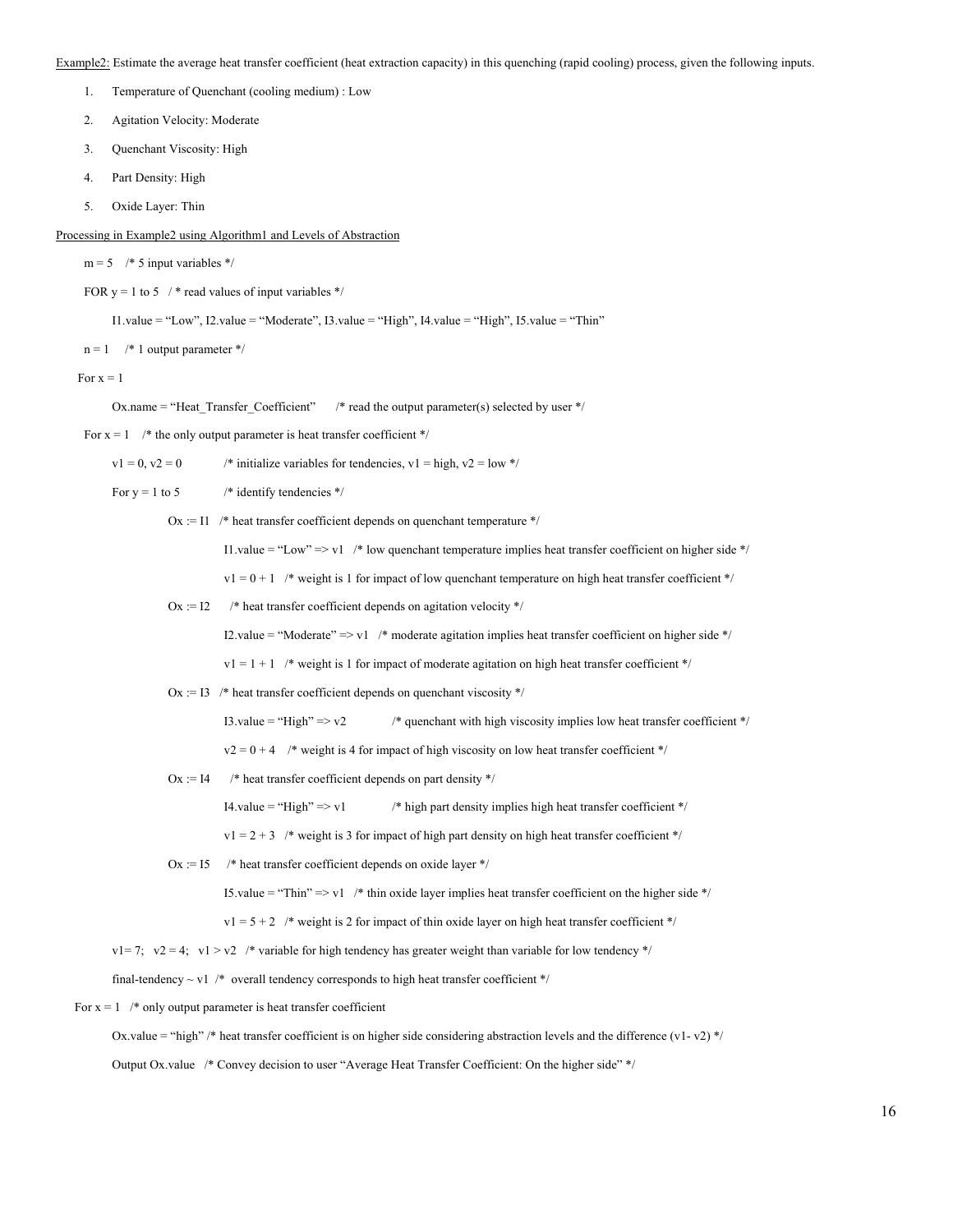Following the above steps QuenchMiner<sup>™</sup> returns the predicted output for Example 2, as shown in Figure 10. On using the same inputs to conduct a real domain experiment, and using its results to plot heat transfer coefficients versus temperature, a graph is obtained as shown in Figure 11. On analyzing this graph, a domain expert would infer that the average heat transfer coefficient is on the higher side, which is identical to the estimation of the tool. Thus, in this case the error is zero. The time taken to compute this response is approximately 1 second. Thus response time and error are both within acceptable limits, as verified by domain experts.



Figure 10: Predicted Output for Example 2 Figure 11: Actual Heat Transfer Coefficient Graph

Likewise, several experiments were conducted using QuenchMiner™ for other cases of parameter estimation and for microstructure prediction. The results of these experiments are summarized below.

#### Parameter Estimation Experiments:

- o Number of Tool Experiments: 200
- o Number of Inputs (conditions): 12
- o Number of Outputs (parameters): 8
- o Range of Error in Tool: Between 1 and 3%
- o Average Response Time of Tool: 1 second
- o Domain Experiment Time: 4 hours
- Microstructure Simulation Experiments:
	- o Number of Tool Experiments: 100
	- o Number of Inputs (location, material): 15
	- o Number of Outputs (evolution stages): 10
	- o Range of Error in Tool: Between 2 and 4%
	- o Average Response Time of Tool: 1 minute
	- o Domain Experiment Time: 6 hours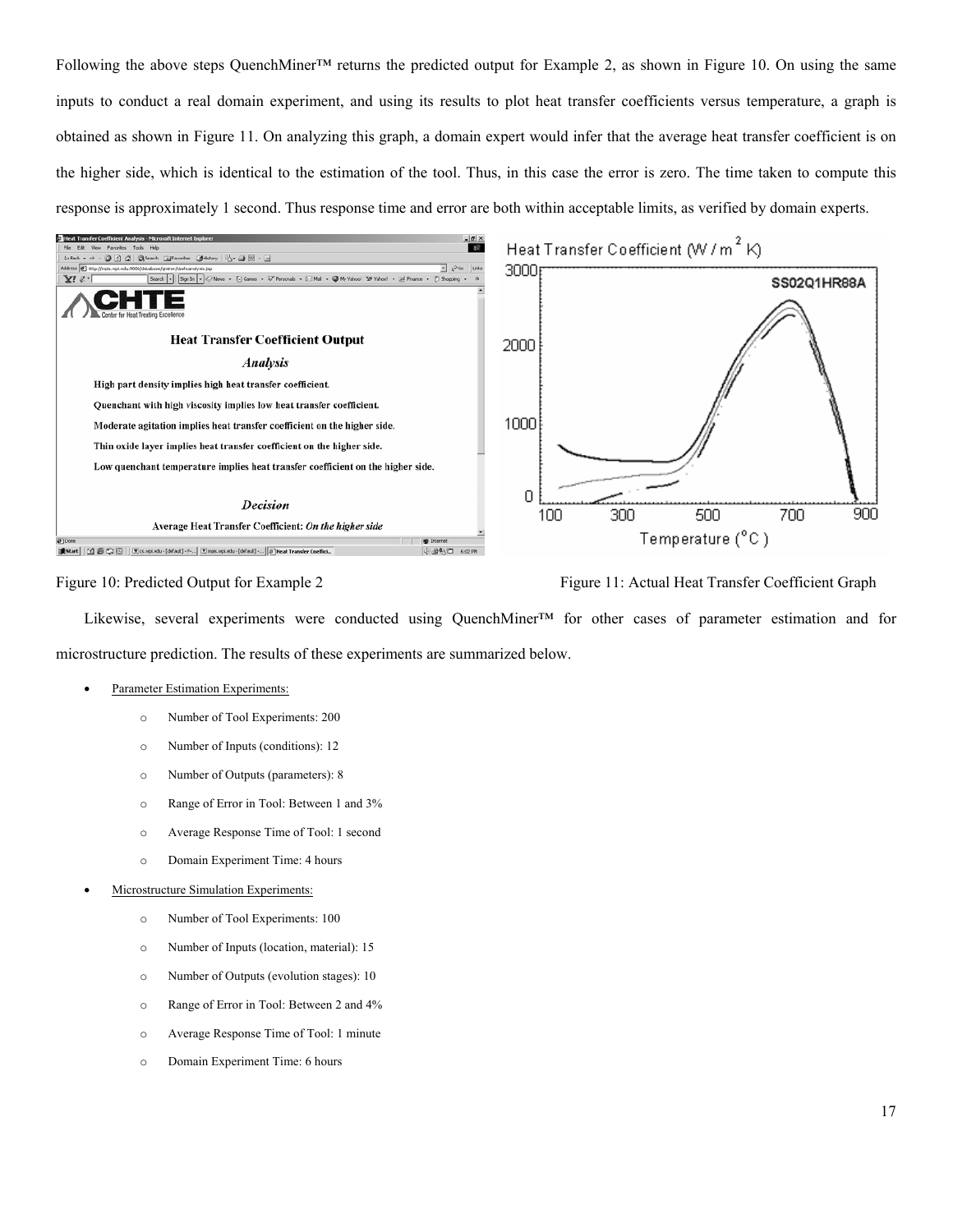The general observations from all the experiments are as follows.

1. As the number of inputs and outputs increase, the time for parameter estimation increases only by a fraction of a second.

- 2. Increasing the number of input conditions supplied by the user increases the accuracy of the parameter estimation.
- 3. Increasing the number of output parameters to be estimated does not reduce the accuracy of the estimation.
- 4. Taking snapshots of microstructure evolutions at later stages of evolution needs more time.
- 5. Accuracy in microstructure prediction is almost identical for all locations in all materials.

On considering various experimental criteria and comparing he predicted results with the real results, the QuenchMiner™ tool is found to be satisfactory for predictive analysis in Materials Science as verified by domain experts.

## 8. Application to E-Business

E- Business (Electronic Business) is, in its simplest form, the conducting of business on the Internet. It is a more generic term than E-Commerce because it refers to not only buying and selling but also servicing customers and collaborating with business partners [14]. Today, many corporations are reorganizing their businesses in terms of the Internet and its capabilities. Many organizations are considering computer automation as a means of better serving their customers, improving efficiency, reducing costs, and providing a positive impact for their company [18]. Some interesting elements of E-Business are summary tables, aggregated information, query mechanisms, graphs and pictures [10, 14, 25, 34]. These are provided in our tool for retrieval and analysis of data with the goal of decision support for a particular community of knowledge workers, in our case Materials Scientists.

The main aim in the development of the QuenchMiner™ tool is to provide at-a-glance information to Materials Science users worldwide. These include materials suppliers, automobile companies, heat treatment industries, universities, researchers, aerospace agencies, manufacturing companies and others [5, 7]. The information helps to connect these different categories of users, assisting them in several aspects of knowledge exchange and business decision support.

Figure 12 is an example of at-a-glance information for decision support. This refers to a basic search engine functionality of QuenchMiner™ [32]. It pulls out the experimental input conditions and results from an underlying integrated database, QuenchPAD<sup>™</sup> [32], in response to a user query. In Figure 12, the tool returns a response to the query "retrieve all experiments conducted using the CHTE probe and with the mineral oil DHR88A as a cooling medium". The user interaction occurs through the Web. This provides Web-based information retrieval. This was one of the earliest accomplishments of OuenchMiner™ that motivated the development of more advanced features such as prediction of experimental parameters and material microstructure to achieve decision support for optimization of the involved processes [33]. Predicting parameters such as cooling rates and heat transfer coefficients given experimental input conditions is helpful because these parameters characterize the experiments and hence help in the optimization of the corresponding real processes in the industry. Predicting microstructures of the alloy interests materials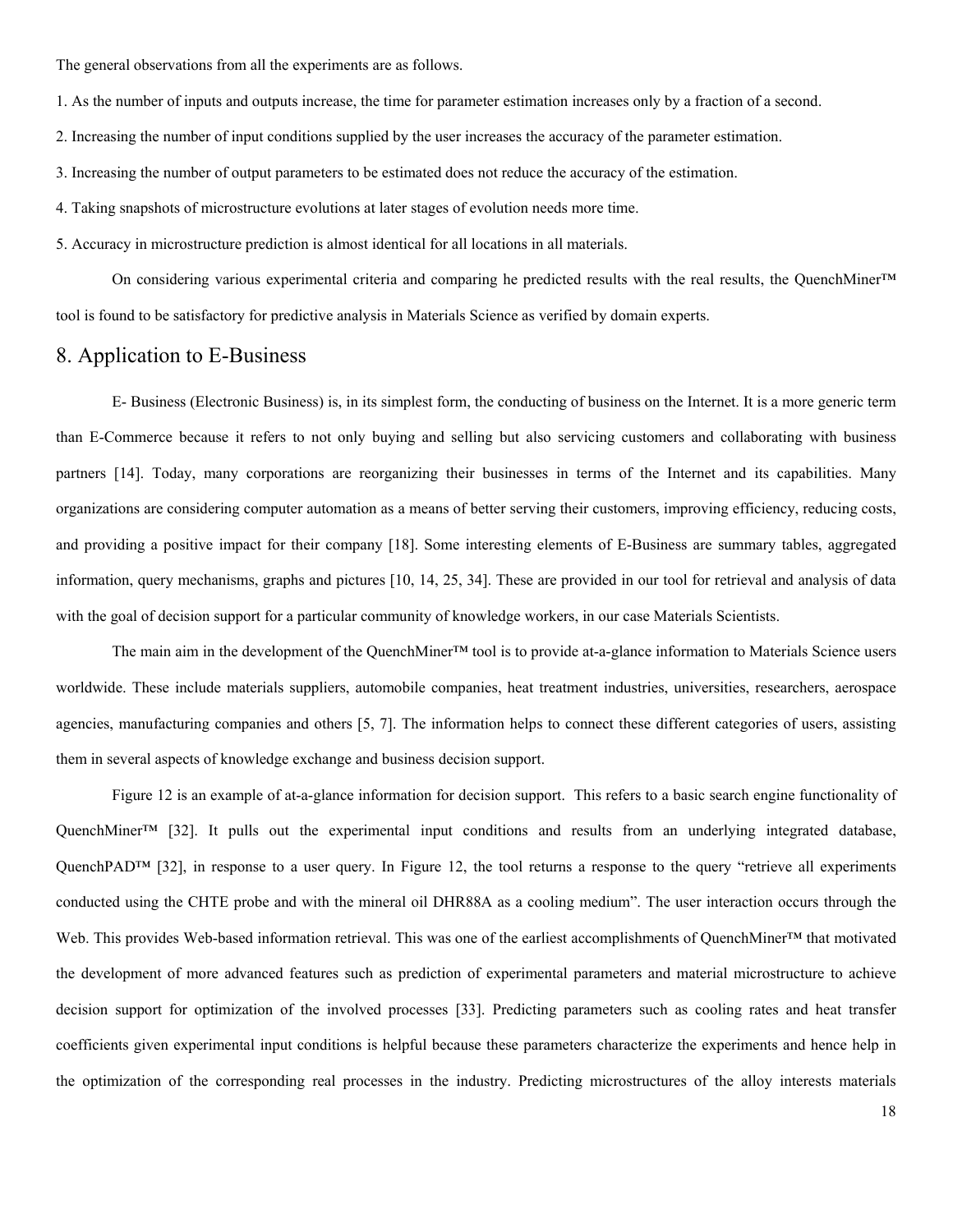scientists and engineers because microstructures control the mechanical properties of materials such as their hardness, toughness and ductility. Hence this enables materials selection for specific processes based on these properties, in turn helping to optimize products. Optimization of products and processes increases customer satisfaction, thus enhancing business.

| QuenchMinerFrame - Microsoft Internet Explorer                                                                                                                                        |                       |                         |                          |                   |         |           |         | $-10 \times$ |  |  |  |  |
|---------------------------------------------------------------------------------------------------------------------------------------------------------------------------------------|-----------------------|-------------------------|--------------------------|-------------------|---------|-----------|---------|--------------|--|--|--|--|
| 粗<br>Edit View Favorites Tools<br>File:<br>Help                                                                                                                                       |                       |                         |                          |                   |         |           |         |              |  |  |  |  |
| +Back - → - ② ② △  ③Search 画Favorites ④Media ③  25- △ ゴ・目 × ☆ 孟 兄                                                                                                                     |                       |                         |                          |                   |         |           |         |              |  |  |  |  |
| $\partial$ Go<br>Address @ http://mpis.wpi.edu:9006/database/qminer/frame_exp.html<br>$\mathbf{r}$<br>Links                                                                           |                       |                         |                          |                   |         |           |         |              |  |  |  |  |
| $Google -$                                                                                                                                                                            | 除Search Web ▼<br>▾║   | <b>PBlocking popups</b> | $\overline{\mathscr{L}}$ |                   |         |           |         |              |  |  |  |  |
| <b>Center for Heat Treating Excellence</b>                                                                                                                                            |                       |                         |                          |                   |         |           |         |              |  |  |  |  |
| New Experiment<br>Search                                                                                                                                                              | <b>Search Results</b> |                         |                          |                   |         |           |         |              |  |  |  |  |
| Search by Critical<br>Values                                                                                                                                                          | <b>Quenchant Name</b> | Quenchant Type          | Probe Material           | <b>Probe Type</b> | Surface | Oxidation | Details |              |  |  |  |  |
| Quenchant Data                                                                                                                                                                        |                       |                         |                          |                   |         |           | Details |              |  |  |  |  |
| Decision Support<br>System                                                                                                                                                            | Durixol HR88A         | Mineral Oil             | SS304                    | <b>CHTE</b>       | Medium  | NO.       |         |              |  |  |  |  |
| Database Statistics                                                                                                                                                                   | Durixol HR88A         | Mineral Oil             | SS304                    | <b>CHTE</b>       | Medium  | NO.       | Details |              |  |  |  |  |
| QuenchBIB                                                                                                                                                                             | Durixol HR88A         | Mineral Oil             | ST4140                   | <b>CHTE</b>       | Medium  | 5 min     | Details |              |  |  |  |  |
| HOME                                                                                                                                                                                  |                       |                         |                          |                   |         |           |         |              |  |  |  |  |
| MPI HOME                                                                                                                                                                              | Durixol HR88A         | Mineral Oil             | ST4140                   | <b>CHTE</b>       | Medium  | NO.       | Details |              |  |  |  |  |
| This system is built and maintained by the Quenching Team at CHTE, WPI: quenching@wpi.edu<br><b>O</b> Internet<br>Done<br><b>W</b> X E<br><b>過Start</b><br>▣<br><b>Kie</b><br>6:04 PM |                       |                         |                          |                   |         |           |         |              |  |  |  |  |
| ⊕U⊫                                                                                                                                                                                   |                       |                         |                          |                   |         |           |         |              |  |  |  |  |
| 国 Tera T<br>snaps<br>Spessed & Quenc 21 Quenc<br>国 Tera T<br>调ABC A<br>图 kes.do 图 agpm<br>回 AutoD<br>回 Associ<br>Paparn                                                               |                       |                         |                          |                   |         |           |         |              |  |  |  |  |

#### Figure 12: At-a-glance information for decision support

A computational tool that provides predictive analysis helps in making faster, easier and more sophisticated decisions. For example, a materials supplier may want to know what quenchants (cooling media) a particular heat treating company requires in a fiscal quarter. The company users could run case studies with this predictive tool, to estimate the types of quenchants needed to achieve a desired output, as per their targeted goal for that quarter. The materials supplier could be informed accordingly. Since the response time of the tool is fast, this enables a quick and accurate estimate, resulting in more effective buying and selling decisions.

## 9. Conclusions

The Apriori algorithm and the Game-of-Life process have been used as the basis for predictive analysis to build a tool called QuenchMiner™ for decision support in Materials Science. This provides parameter estimation and microstructure simulation for heat treating processes. To the best of our knowledge, this tool is the first of its kind integrating domain-type-dependent data mining and data visualization for decision support of mechanical engineering processes. Since it is a Web-based tool, it connects clientele worldwide and allows them to exchange useful knowledge for business decision support. This promotes E-Business in Materials Science. Several aspects of predictive analysis are topics of our ongoing research at WPI.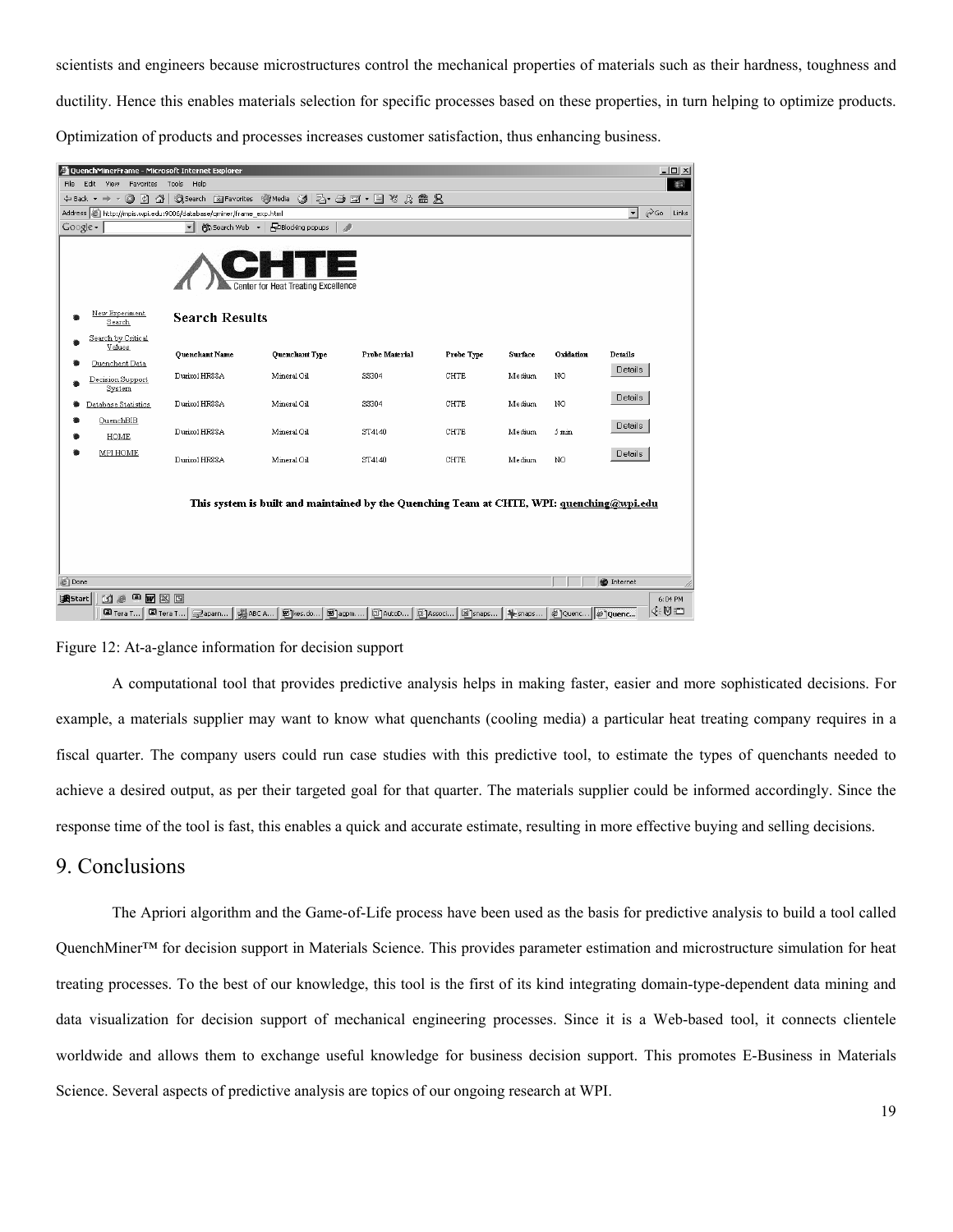## Acknowledgements

This work is supported by the Center for Heat Treating Excellence (CHTE) and its member companies, and by the Department of Energy – Office of Industrial Technology (DOE-OIT) Award Number DE-FC-07-011D14197. The authors thank the DKBRG / AIRG groups in the Computer Science Department and the Quenching team in the Materials Science Department at WPI.

## References

[1] Agrawal R., Imilinski T. and Swami A., Mining association rules between sets of items in large databases, ACM SIGMOD (1993), 207-216.

[2] Agrawal R. and Srikant R., Fast algorithms for mining association rules, VLDB (1994), 487-499.

[3] American Society for Metals, Atlas of isothermal transformation and cooling, ASM Publishers, OH, USA, 1977.

[4] Armstrong W. and Deobel C., Decompositions and functional dependencies in relations*,* In: ACM Transactions on Database Systems, 1980, (5):4, 404-430.

[5] Askeland D., The science and engineering of materials, Wadsworth Inc., CA, USA, 1984.

[6] Bacchus F. and Teh Y.W., Making forward chaining relevant*,* AI Planning Systems (1998), 54 - 61.

[7] Begley E.F., MatML version 3.0 schema, NIST 6939, National Institute of Standards and Technology Report, USA, Jan 2003.

[8] Cristea A. and Okamoto T., Energy function construction and implementation for stock exchange prediction NNs*,* In: KES, 1998, (3), pp.403-410.

[9] Dekker A.H., The game of life: A CLEAN programming tutorial and case study, In: SIGPLAN Notices, 1994, (29): 9, pp.91-104.

[10] Fayyad U., Piatetsky-Shapiro G. and Smyth P., From data mining to knowledge discovery in databases, In: AAAI Magazine, 1996, (Fall), pp.37-53.

[11] Han J. and Kamber M., Data mining: concepts and techniques, Morgan Kaufmann Publishers, CA, USA, 2001

[12] Hickok G. and Poeppel D., Dorsal and ventral streams: a framework for understanding aspects of the functional anatomy of language**,** In: Cognition, 2004, (92):1, pp.67-99.

[13] Huang D. Arimoto K., Lee K., Lambert D. and Narazaki M., Prediction of quench distortion on steel shaft with keyway by computer simulation", ASM HTS (2000), 708–712.

[14] IBM, Connecting people to your e-business efficiently, IBM WebSphere White Paper, Dec 2002.

- [15] Keim D., Information visualization techniques for exploring large databases, Visual Databases (2000).
- [16] Kirkby R., Frank E., Holmes G., Hall M., Racing committees for large datasets, Discovery Science (2002).